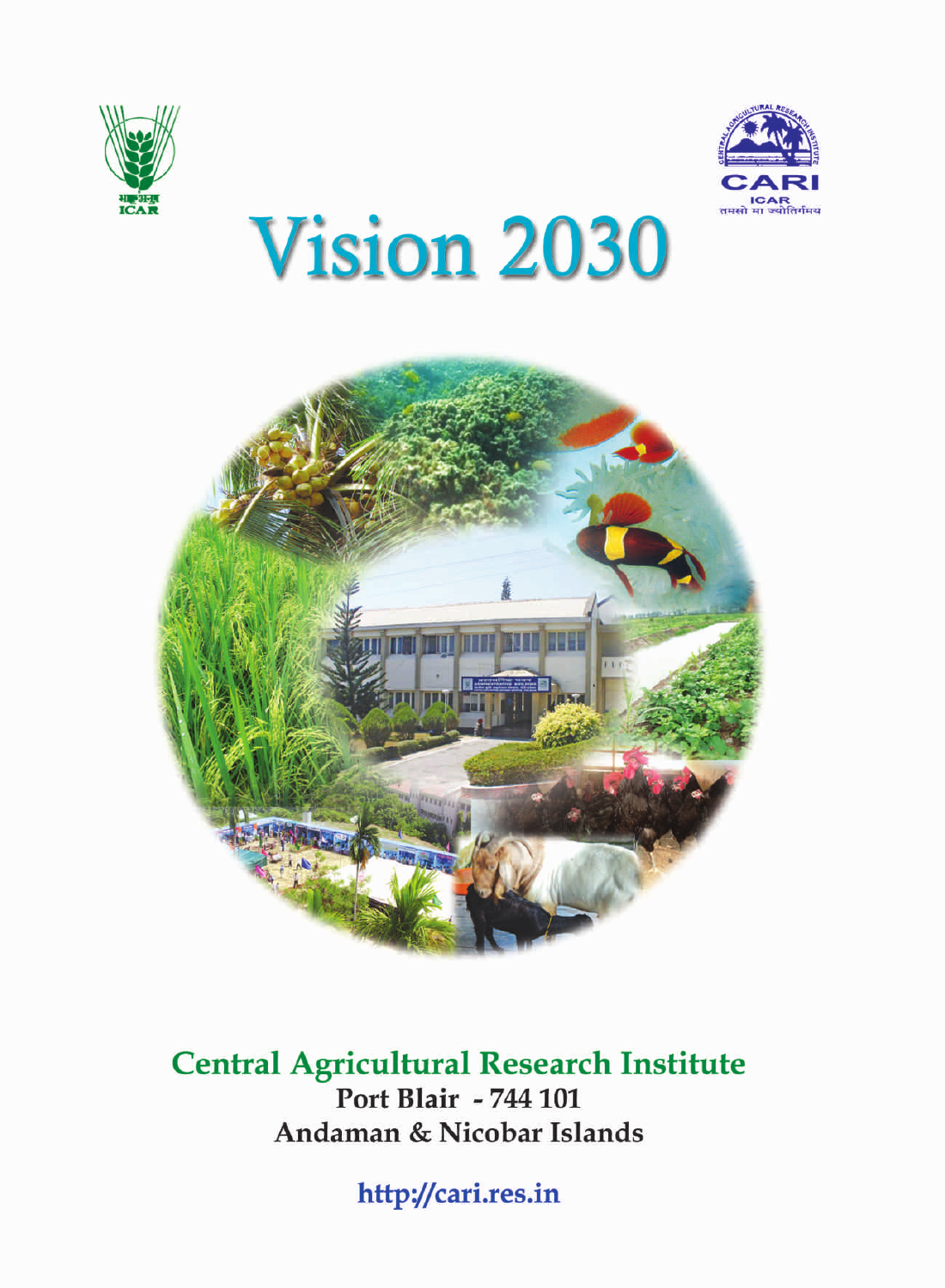

## Vision 2030

**Central Agricultural Research Institute Port Blair - 744 101 Andaman & Nicobar Islands**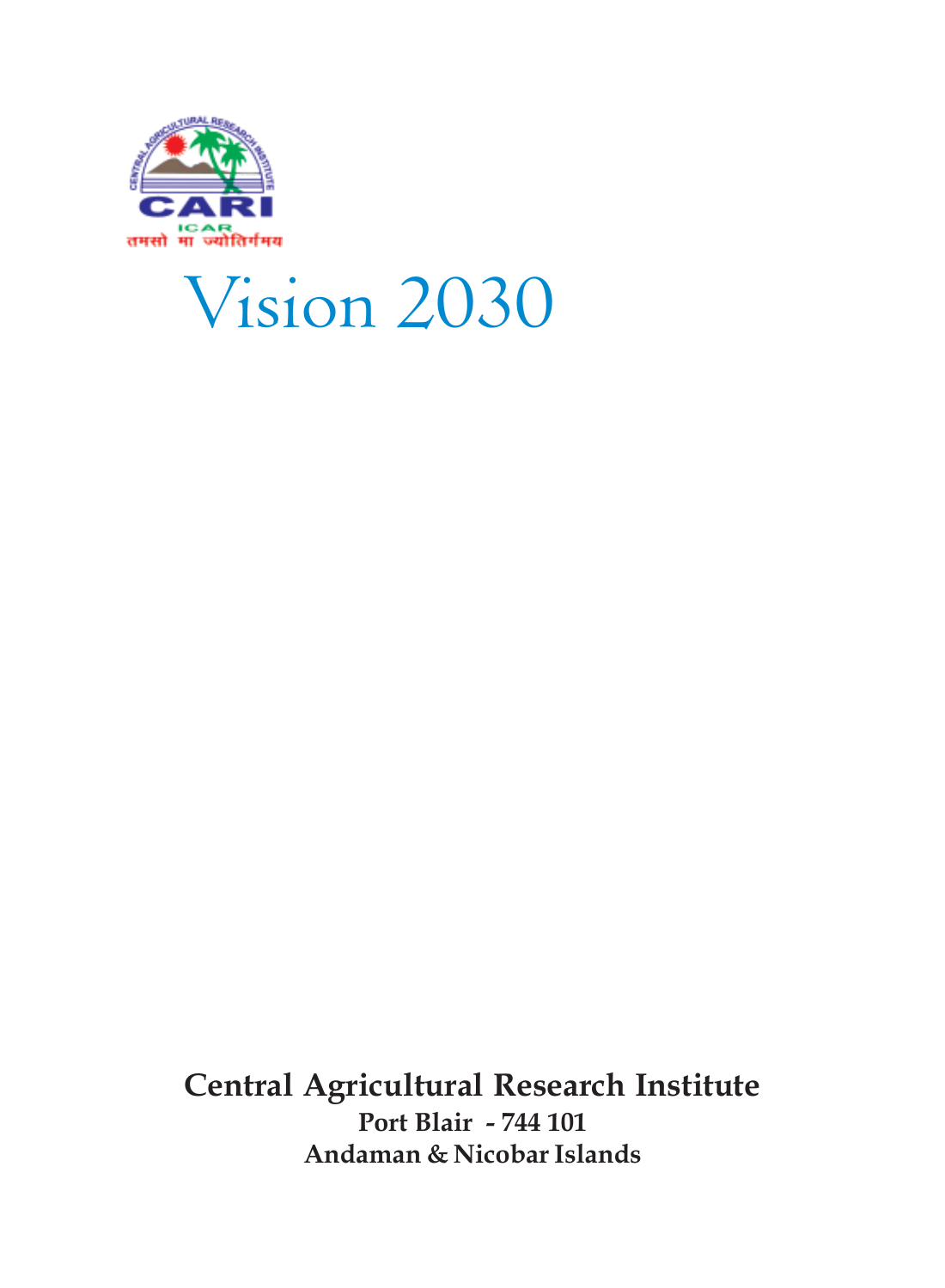| PRINTED : June 2011 |                                                                                        |
|---------------------|----------------------------------------------------------------------------------------|
|                     | Published : Director, CARI, Port Blair                                                 |
|                     | Chief Editor : Dr. R.C. Srivastava                                                     |
|                     | Editorial Committee    :   Dr. S.K. Ambast, Dr. Jai Sunder<br>and Dr. S.K. Zamir Ahmed |
|                     | Graphics & layout : Dr. M. Balakrishnan                                                |

*All Rights Reserved 2011, Central Agricultural Research Institute, Port Blair*

Published by the Director, Central Agricultural Research Institute, Port Blair, A & N Islands- 744101. Printed at M/S Capital Business Service & Consultancy, B-51, Sahid Nagar, Bhubaneswar-751007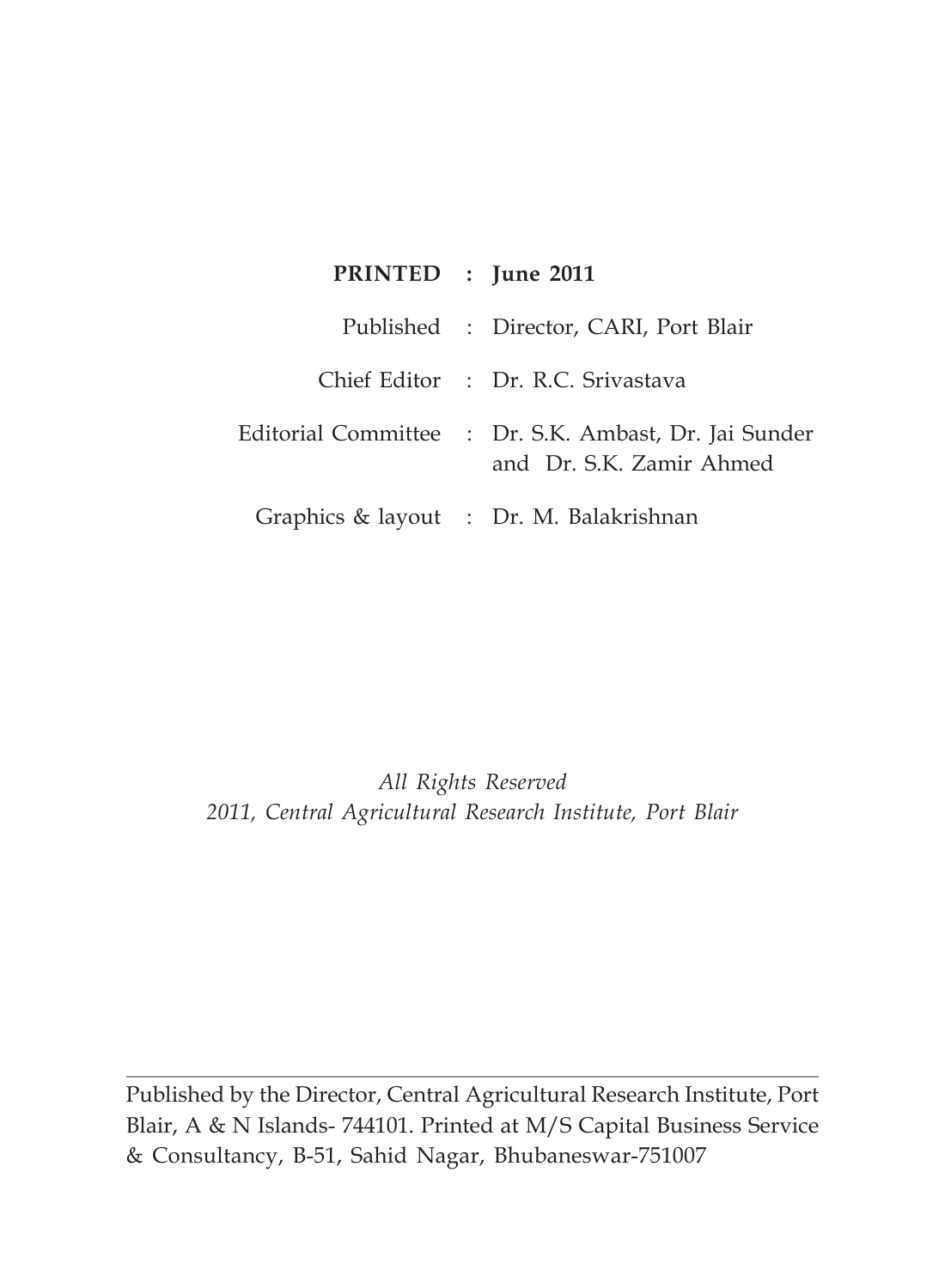### Foreword



भारत सरकार कृषि अनुसंधान और शिक्षा विभाग एवं भारतीय कृषि अनुसंधान परिषद कषि मंत्रालय, कषि भवन, नई दिल्ली 110 114 GOVERNMENT OF INDIA DEPARTMENT OF AGRICULTURAL RESEARCH & EDUCATION AND INDIAN COUNCIL OF AGRICULTURAL RESEARCH MINISTRY OF AGRICLTURE, KRISHI BHAVAN, NEW DELHI 110 114 Tel. : 23382629, 23386711 Fax : 91-11-23384773 E mail: dg.icar@nic.in



The diverse challenges and constraints as growing population, increasing food, feed and fodder needs, natural resource degradation, climate change, new parasites, slow growth in farm income and new global trade regulations demand a paradigm shift in formulating and implementing the agricultural research programmes. The emerging scenario necessitates the institutions of ICAR to have perspective vision which could be translated through proactive, novel and innovative research approach based on cutting edge science. In this endeavor, all of the institutions of ICAR, have revised and prepared respective Vision-2030 documents highlighting the issues and strategies relevant for the next twenty years.

Andaman and Nicobar Islands are our eastern most frontier and a warehouse of vast biodiversity, both floral and faunal. Recognizing the importance of island ecosystem for providing livelihood to the people through agricultural development, Indian Council of Agricultural Research established Central Agricultural Research Institute (CARI) at Port Blair in 1978. The Institute has contributed significantly to socioeconomic development of these islands through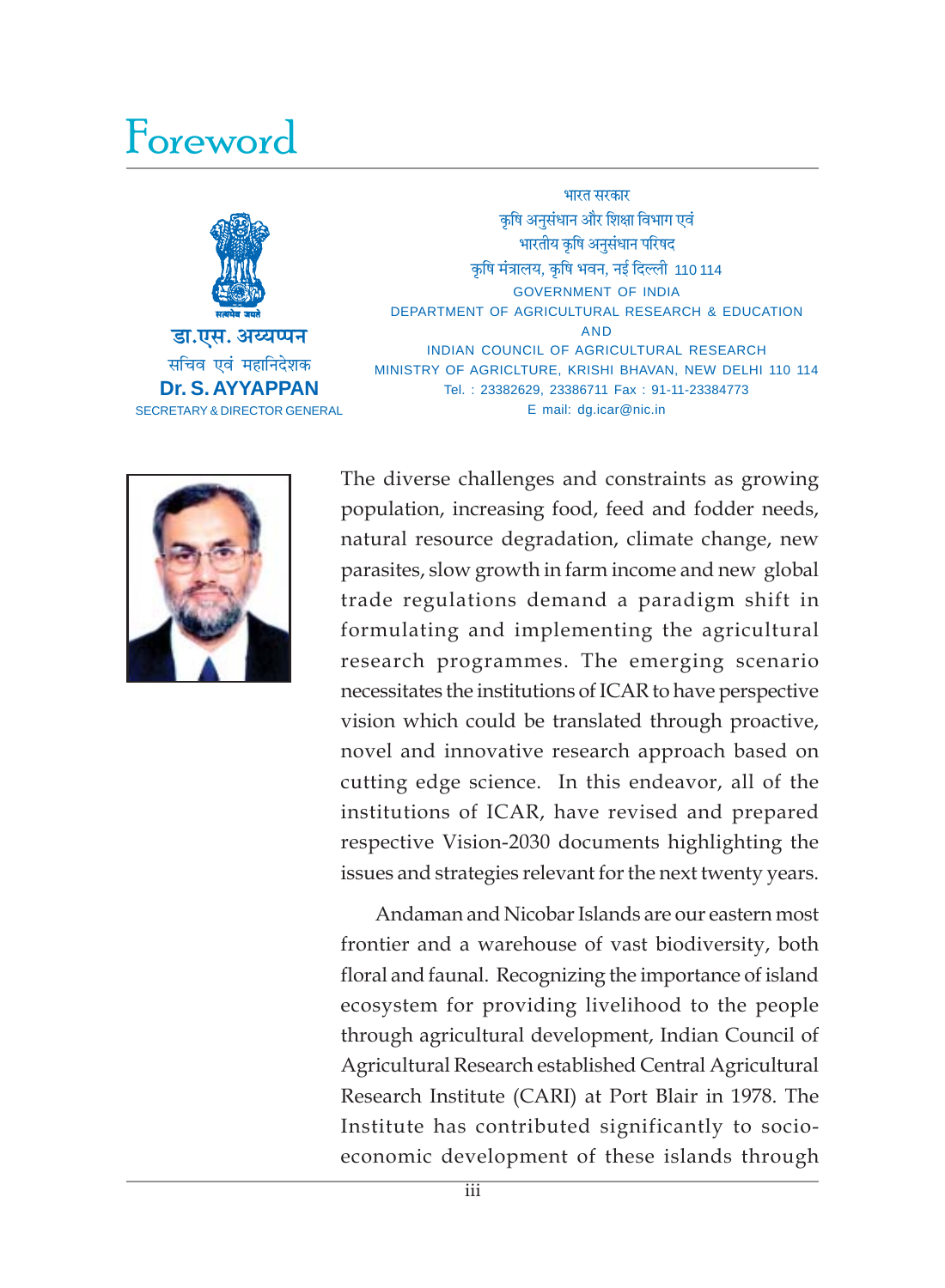development of cultivars, breeds and technologies which have enhanced income of the people and reduced the dependence for perishable produces from outside. The island has emerged as a popular tourist destination which requires a paradigm shift on research programmes to meet the emerging challenges of inclusive growth and sustainable economy. To make island farmers a real partner in this economic activity, it is essential that our agricultural research programmes are geared up and reoriented to develop technologies which will enable the farmers to be an equal partner in tourism based economy.

It is expected that the analytical approach and forward looking concepts presented in the '*Vision 2030*' document will prove useful for the researchers, policymakers, and stakeholders to address the future challenges for growth and development of the agricultural sector and ensure food and income security with a human touch.

Dated the 11<sup>th</sup> July, 2011 New Delhi

**(S. AYYAPPAN)** Secretary, Department of Agricultural Research & Education (DARE) & Director-General, Indian Council of Agricultural Research (ICAR) Krishi Bhavan, Dr Rajendra Prasad Road, New Delhi 110 114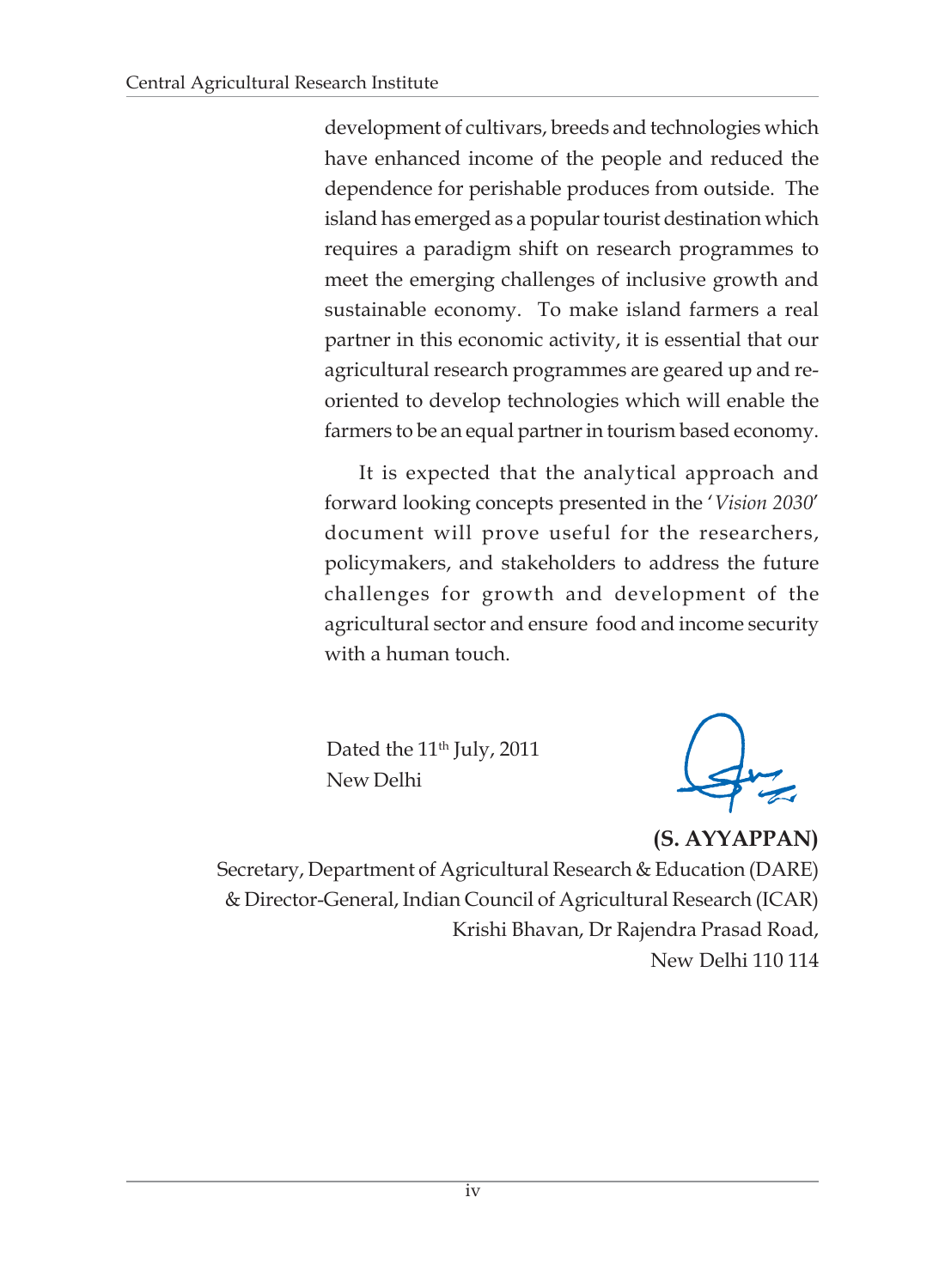### Preface

Agriculture and allied sectors have played a major role in the economy and providing livelihood to the people of this island. The institute has contributed very significantly to the growth of island agriculture i.e. from a share of about 20-30% of the local requirement to more than 50% for most of tropical items. However, in view of population growth and booming tourism, the research program has been reoriented to meet the future challenges. This Vision 2030 considers new paradigm shift created by upcoming constraints and challenges. The theme of the document is to utilize strengths and convert constraints into opportunities alongwith basic research programs which should receive emphasis during the next 20 years.

I express my sincere gratitude to Hon'ble Dr. S. Ayyappan, Secretary, DARE and DG, ICAR for his constant guidance and encouragement for preparing this document. I acknowledge Hon'ble Dr. H.P. Singh, DDG (Hort.) for his keen interest in island agriculture and vital inputs in preparation of this document. Dr. S.S. Magar and Dr. K. Pradhan, Chairman and all the members of Research Advisory Committee for their unflinching support in our endeavors. I shall also thank Dr. Umesh Srivastava, ADG (Hort.II) for his support. I would like to express my sincere thanks to Shri Vivek Rae and Shri Shakti Sinha, Chief Secretaries of Andaman Nicobar Administration and all officers and staff of A&N Administration who supported us in our effort to serve the island farmers.

I also thank to all my scientists and staff of CARI for the timely assistance and inputs in compilation of this document.

**(S.K.Ambast)**

Director(Act.) Central Agricultural Research Institute Port Blair, A&N Islands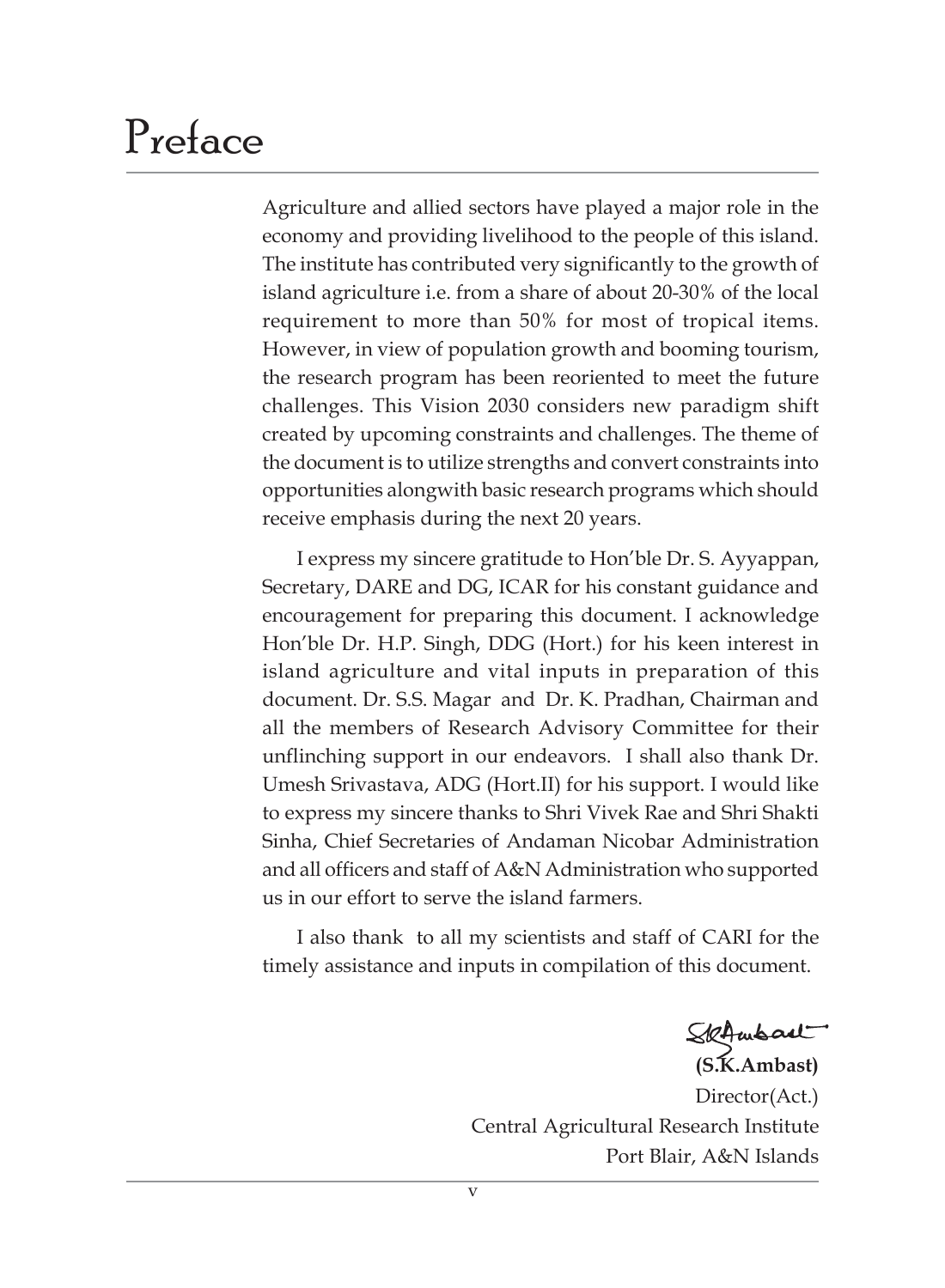### Preamble

The agriculture in the A&N Islands is about 100 years old. Up to the end of IV Five Year Plan, the major stress was mounted under area expansion of agriculture to achieve self-sufficiency in food grains. From V Plan onwards, the thrust was diverted from area expansion to intensive agriculture practices and development of plantations on the hilly slopes. Presently, the emphasis is on increasing the area and production through crop diversification from traditional food crops and optimum exploitation of cultivable wastelands. The demand for produce from allied sectors like horticulture, animal husbandry and fisheries far exceeds the supply opening greater avenues for further development. Besides ensuring nutritional security, these products have the potential for exports in value added form. Diversification towards horticulture and livestock therefore has to be very major component to achieve expected growth rate under agriculture sector. The major crop-wise distribution of the area is about 8139 ha under paddy followed by pulses and oilseeds during rabi, about 21760 ha under coconut and 4152 ha under arecanut.

In agriculture sector the production of food grains, vegetables and fruits has been far below the local demand. Consequently, the Union Territory Government has been importing rice, wheat, pulses, vegetables and other agricultural commodities from the mainland recurrently. The gap between supply and demand would increase as population of the island increases. This warrants for concerted efforts to develop new agricultural technologies suited to the specific agro-ecological conditions of these islands. The effective transfer of technologies so developed to the farming community is needed to improve sufficiency status in major food items, particularly the perishable commodities and rice at sustainable scale.

Livestock farming is considered to be a profitable complementary enterprise in agriculture and constitutes an important activity for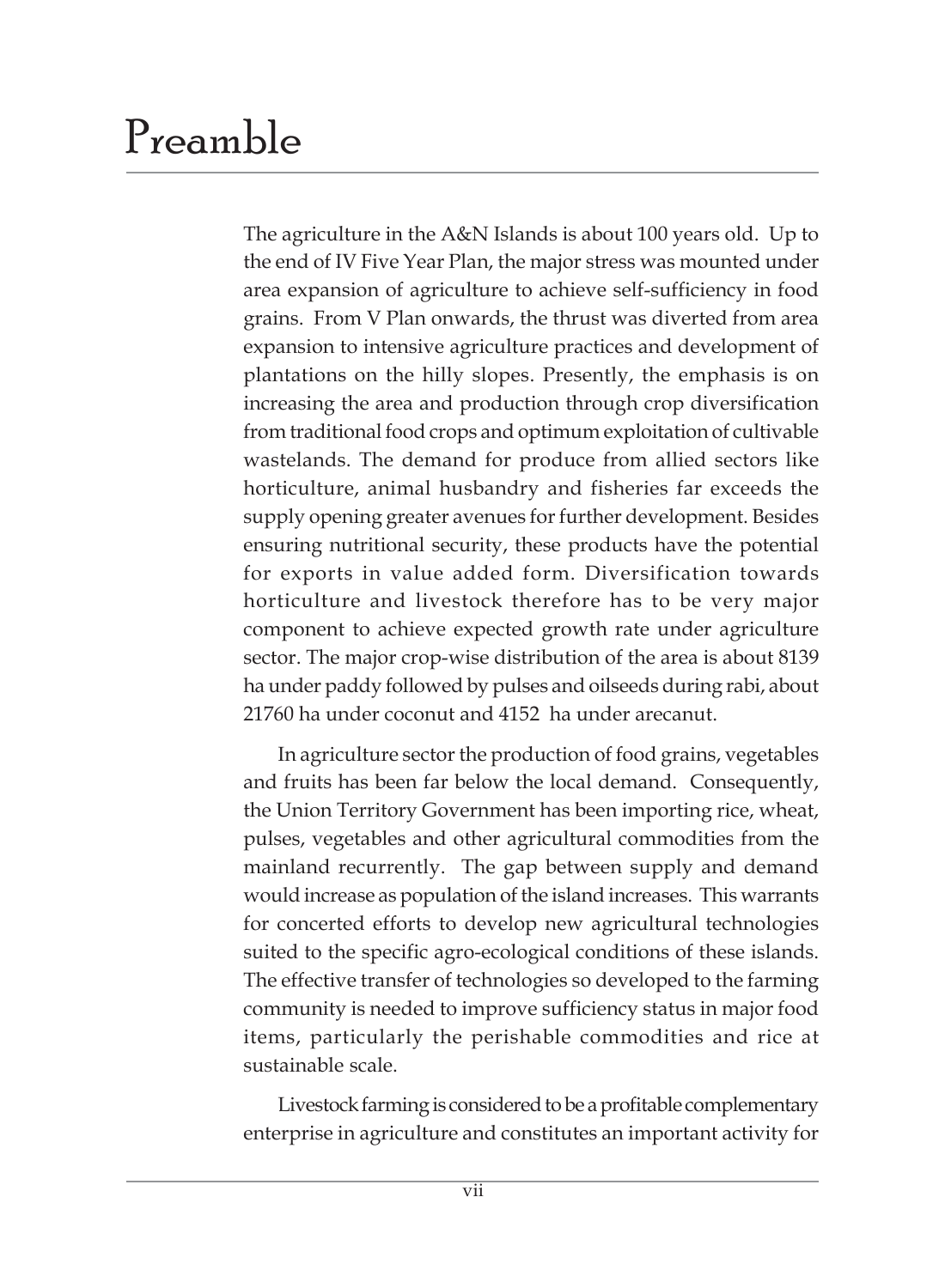accelerating the rural economy. The climatic conditions, topography and land holding pattern in the island calls for an alternative strategy of technology utilization in this sector compared to mainland. As per livestock census of 2007, the cattle, buffalo, goat, pig and poultry population in the island is 60,180, 14,204, 70,923, 42,836 and 8, 00,950 (nos) respectively. Except for the few animals or birds that could maintain their genetic identity due to their habitat in isolated islands, the livestock in general is non-descript in nature. The major bottlenecks for low productivity are indiscriminate inbreeding and free mixing of the animals led to dilution of genetic superiority, long inter-calving period, inadequate availability of feed and fodder and high parasitic load.

The fisheries sector has a coastline of about 2,000 km, encompassing about 16,000 sq. km. of continental shelf area and about 6 lakhs sq.km. of 'Exclusive Economic Zone' (EEZ), which is about 30% of India's total EEZ. Besides, there are several protected bays, inlets, brackish water creeks and shallow inshore areas available in the islands, which are suitable sites for the development of aquaculture farms. The estimated fishery potential in the 'Exclusive Economic Zone' is 8.21 lakh tonnes and in the continental shelf area 1.60 lakh tonnes. It is mentionable that the present fish production is only 30,000 tonnes/year, as there are inadequate facilities for fish seed production as well as storage.

In sum, A&N Islands are blessed with wide bio-diversity and vast natural resources. Vision 2030 is an attempt to enlist the potential thematic areas and analyse the strength and weakness of this sectors to focus research activities so that the expected outcomes can be delivered within the stipulated time to developmental departments and other implementing agencies.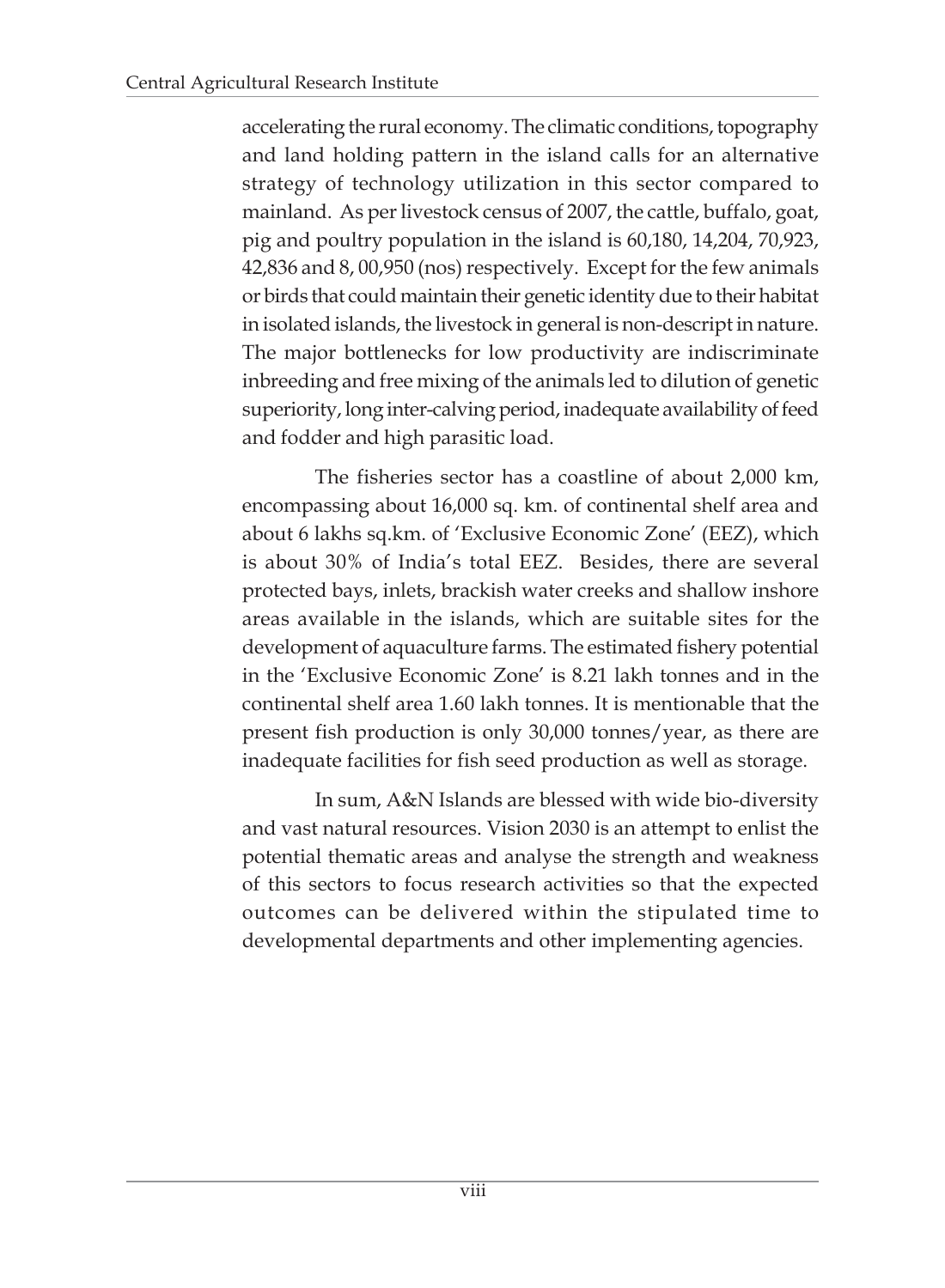### **Contents**

|    | Foreword                               | iii            |
|----|----------------------------------------|----------------|
|    | Preface                                | $\overline{v}$ |
|    | Preamble                               | vii            |
| 1. | Island Agricultural Scenario           | $\mathbf{1}$   |
| 2. | CARI- In service of the Island farmers | 9              |
| 3. | <b>CARI 2030</b>                       | 11             |
| 4. | Harnessing Science                     | 13             |
| 5. | <b>Strategy and Framework</b>          | 19             |
|    | Epilogue                               | 21             |
|    | References                             | 22             |
|    | Annexure                               | 23             |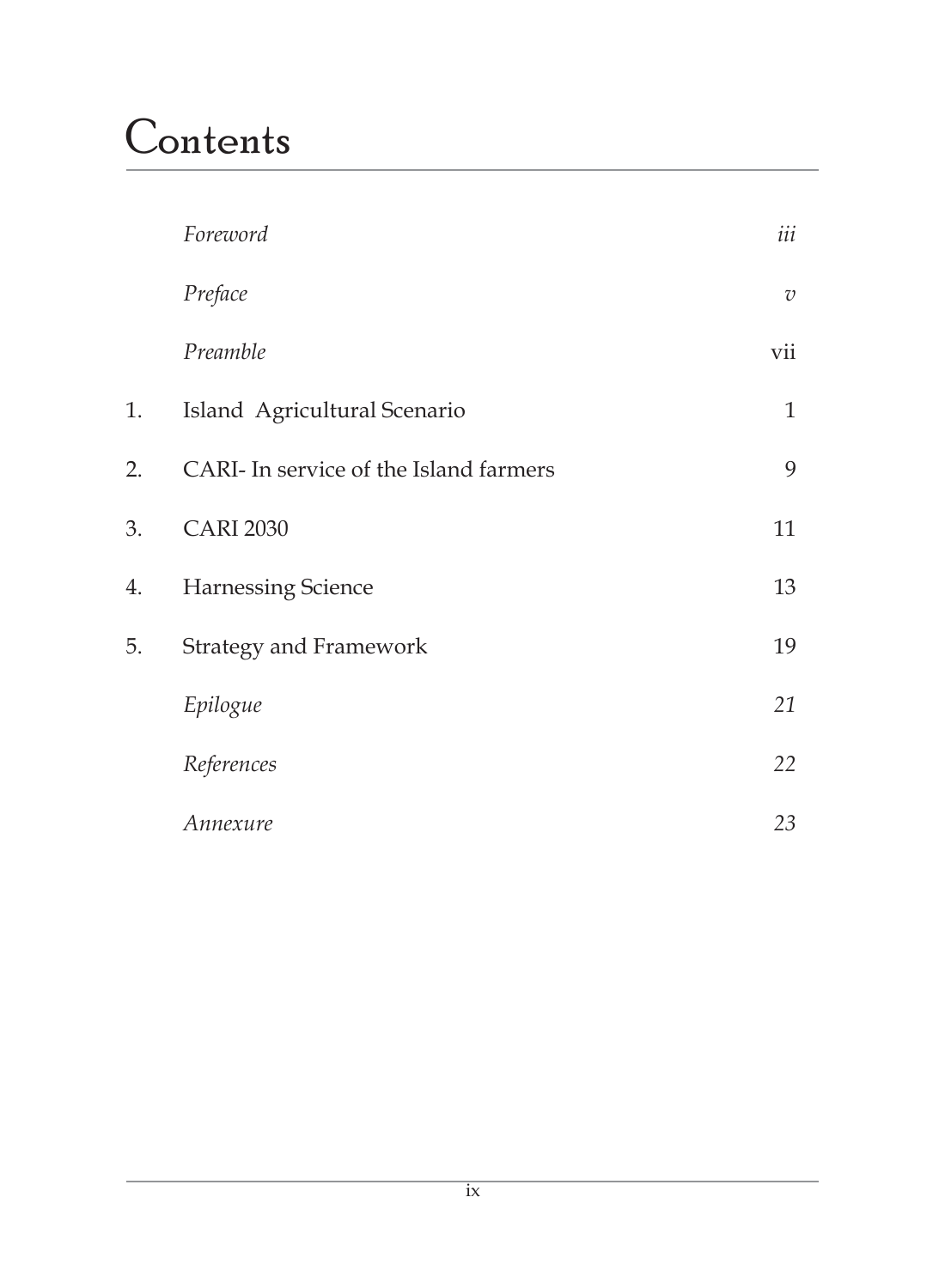### Island Agricultural Scenario

THE archipelago of Andaman and Nicobar islands is a chain of 572<br>islands stretched from North to South and located about 1200 km from mainland having total geographical area of 8,249 sq km. Of the total agricultural area of 50,000 ha, plantation crops occupies 25912 ha, field crops 11384 ha, spices 1592 ha, fruits 3118 ha, vegetables 5200 ha and root crops 435 ha (Table 1). Agriculture in the island is carried out under rainfed conditions which is important for both income and food security. About 50% of the total population is directly dependant on agriculture and allied activities. Though islands receive an annual rainfall of more than 3100 mm spread over more than 7 months in a year, there are no fresh water perennial rivers, which can be used as a source of irrigation during dry spell. The dry spell prohibits growing second crop after paddy as well as it affects the productivity of the plantation crops. Rice is the major cereal crop occupying 8139 ha, with a production of 24907 MT and actual production of 14944 MT of rice.

As per 2007 census the population of livestock is about 1.73 and poultry is 9.71 lakhs. Among the different types of livestock, pig constitutes about 24% while cattle and goat each constitute 37% of the total population. The growth of livestock sectors suffers from various bottlenecks viz. poor germplasm, acute shortage of feed and fodder, transportation, climate and topography.

The island encompasses 0.60 million sq. km of the Exclusive Economic Zone (EEZ), which constitutes about 30% of the EEZ of India. The territory has a coastal line of nearly 2,000 km with several protected and semi-unprotected bays and inlets, which have a vast potential for capture fisheries and agriculture operations. The Andaman Sea is also potentially rich in grouper, snapper, lobster and shrimp resources that are having export potential. Out of the potential harvestable fishery resources of 1.48 lakh tonnes, Tuna resources alone account for 67,000 tonnes. The potential for prospective species and their stock assessment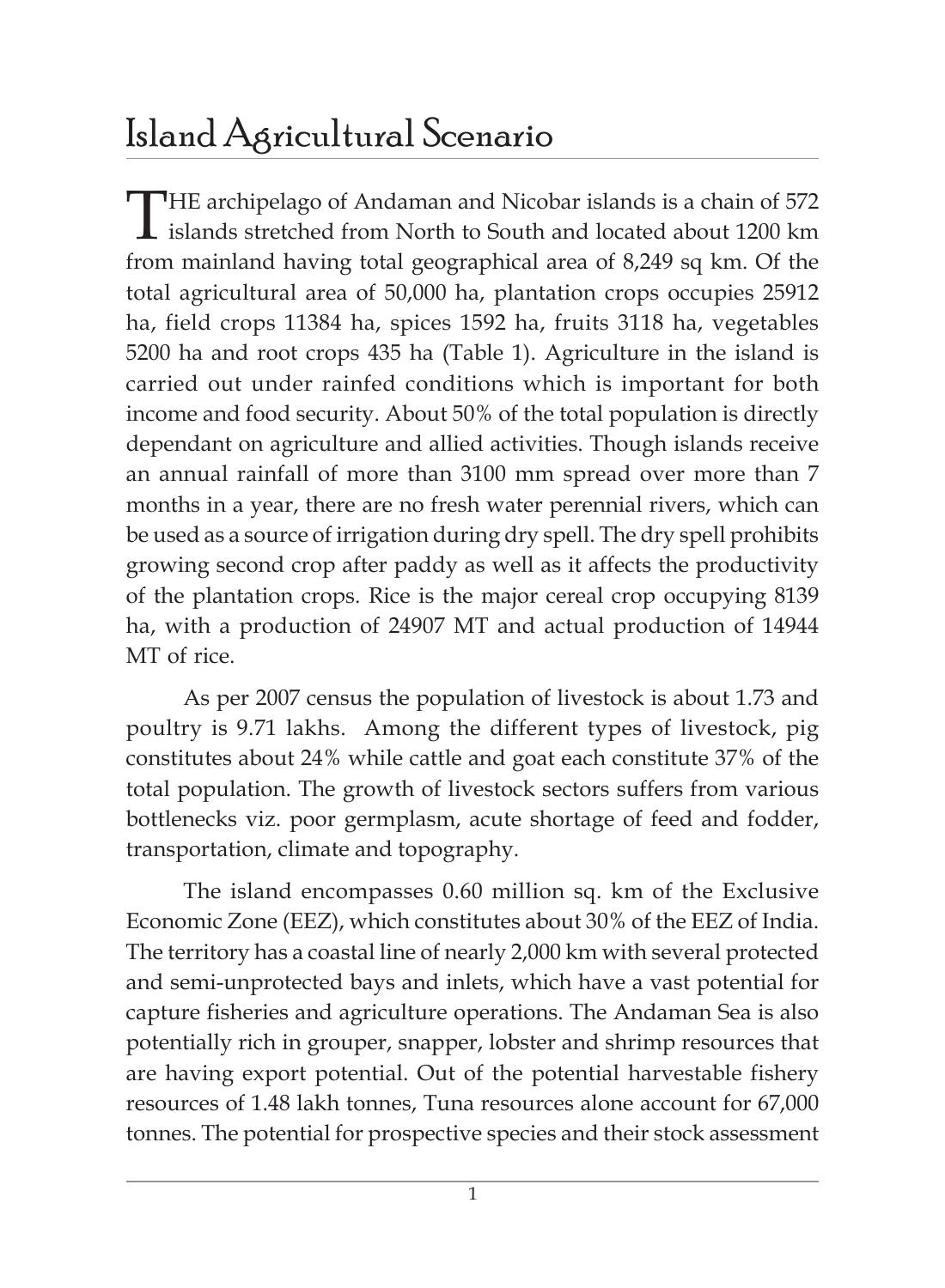will be an ideal area for investigation. A glimpse at the present catch which stands at 28,000 tonnes per annum against the estimated potential indicates the extent of under-utilization of resources in Andaman.

| Crops                  | Area (ha) | Production (MT) |
|------------------------|-----------|-----------------|
| Paddy                  | 8139.85   | 24907.01        |
| Pulses                 | 2971.09   | 1890.66         |
| Oilseeds               | 110.80    | 69.80           |
| <b>Black Pepper</b>    | 600.40    | 58.31           |
| Clove                  | 155.90    | 4.82            |
| Coconut (million nuts) | 21760.22  | 84.97           |
| Arecanut               | 4152.50   | 5200.00         |
| Cashewnut              | 1077.85   | 332.13          |
| Banana                 | 1596.30   | 14872.95        |
| Pineapple              | 224.71    | 608.42          |
| Sapota                 | 156.40    | 2914.60         |
| Sugarcane              | 141.80    | 2007.60         |
| Vegetables             | 5200.00   | 41500.00        |
| Tapioca                | 274.65    | 2120.00         |
| Sweet potato           | 161.90    | 912.02          |

**Table 1. Area and Production of Major Crops (2009-10)**

*(Source: DoA, A&N Administration, 2011)*

#### **Agriculture and economy**

Agriculture contribution towards the Island GDP is 17.40%, whereas the industries and service sector contributes 6.4 % and 76.2 % respectively. The share of agriculture and allied activities has fallen sharply to 17.40% from 31.3% in 1999-2000. The sharp fall was in agriculture, forestry & logging. However, new work opportunities are growing at a tepid pace thereby increasing the specter of unemployment in the islands. Although the contribution of agriculture sector is low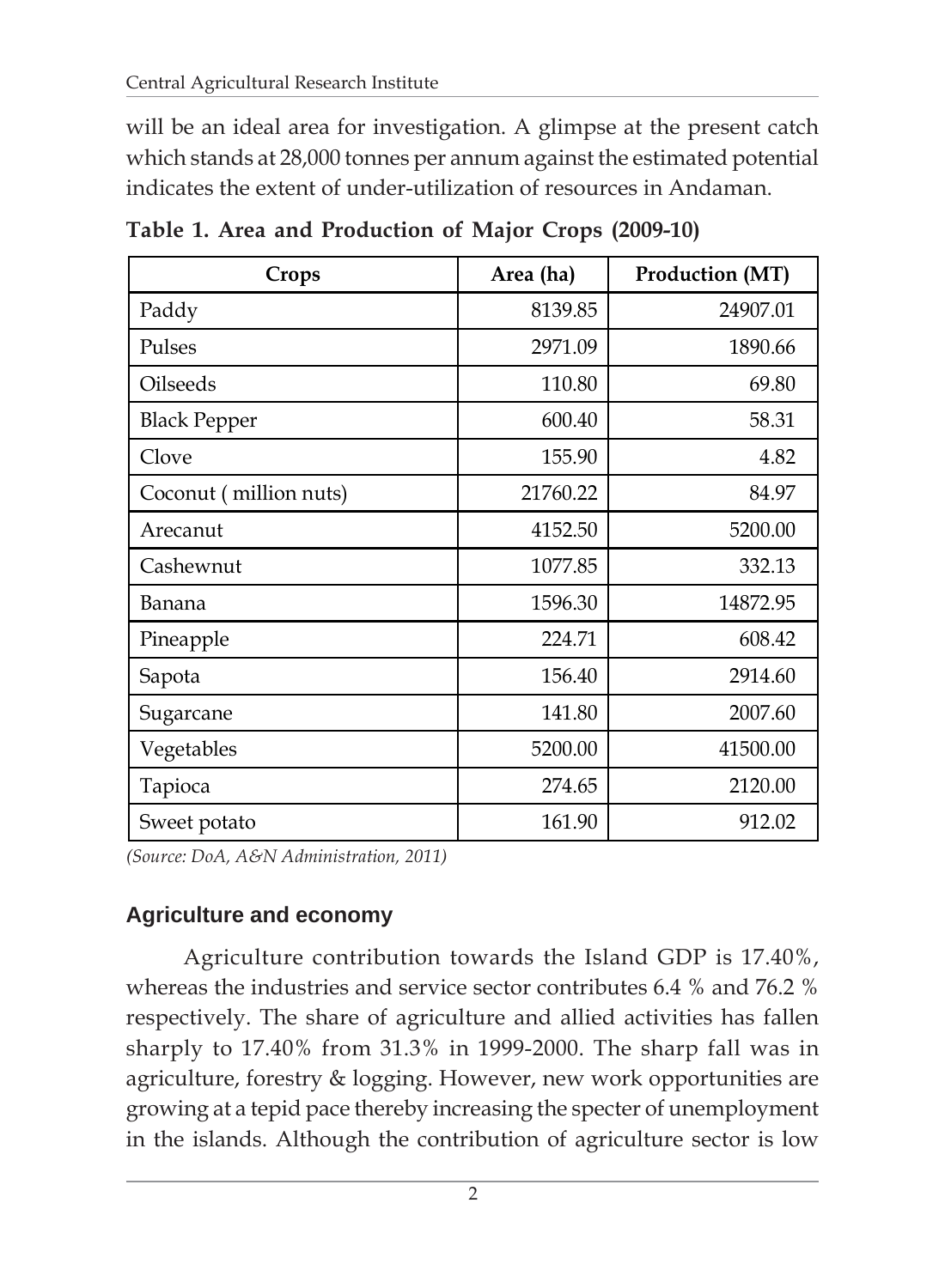over the period but the thrust has been given in horticulture and fisheries which has been identified as the potential sector by the Island Development Authority. In non-agricultural sector, tourism is the other area which is booming up to provide sustainable income and livelihood security. Despite being bestowed with abundant rainfall, agriculture in Andaman is waiting for a paradigm shift in its cropping pattern, genetic improvement, production techniques, market interventions, credit delivery etc. Perceptible shift in the farmers' mindset as well as reaching him the technology needed at an affordable cost and appropriate time are the trigger points for heralding the needed change in this sector which still employs more than 21% of island's population directly and indirectly.

Hence, reorientation of research to develop new technologies for enabling island farmers to derive decent livelihood from agriculture and allied fields is the need of the hour. Efforts have to made to sustain the productivity of the fragile island ecosystem which is being threatened by climate change as well as abiotic and biotic stresses

#### **Smallholder's agriculture**

The land distribution system was 2 ha each of paddy and hilly land and 0.4 ha of homestead land to each settler during the settlement, however with time, this holding has been fragmented. Island agriculture is rainfed, carried out on small holdings thereby putting limitations on large scale investments. Agriculture farm families in the islands is 14000 wherein small and marginal farmers have 57% of the land holdings and own only 25% of the total area, while 43% of the land holdings owned by medium and big farmers have 75% of the area. The average size of the agriculture landholding in the islands is only 1.89 ha which is declining rapidly; if this trend continues in the same pace the average size of holding will be reduced to threshold level by 2030.

The livelihood opportunities in the island are limited to tourism, agriculture & allied sectors. With tourism being Port Blair centric, agriculture & allied sectors are only option for livelihood for people located in far flung islands. With the limited land availability only vertical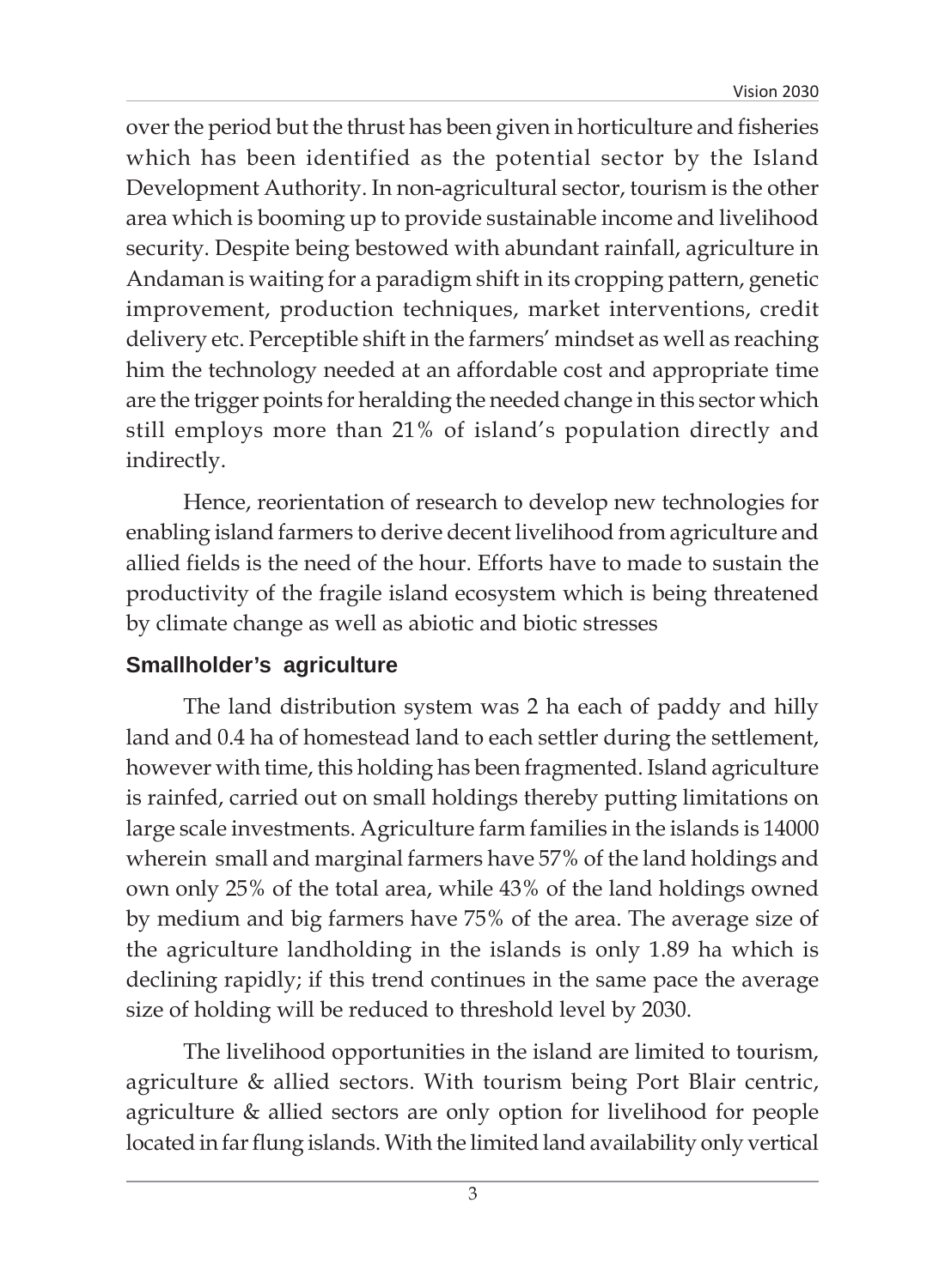expansion is possible to facilitate increase in yield per unit area to meet up the food demand of the increasing population.

#### **Deteriorating production environment**

The availability of limited agricultural land and near absence of water resources development for irrigation coupled with biotic and abiotic stresses are the major factors responsible for the present state of agriculture scenario of the islands. After the tsunami a huge area of about 4000 ha has been permanently submerged which has resulted in reduction of total agriculture land. Soil erosion is the major problem in these islands due to intense rainfall. Most of the bases and nutrients are leached out of the system and siltation often damages the corals, the habitat and breeding ground of many shell and fin fishes. There is no sufficient underground water source in these islands. Minor irrigation projects are also extremely limited. Though island is receiving more than 3000mm of rain annually, still there is acute shortage of water for irrigation and drinking during the dry spell of the year. Presently only 3% of the total agricultural area is under the cover of irrigation. The nutrient content of the soils is also depleting. The degradation of soil, water quality can be easily overcome by systematic and efficient utilization of the natural resources and recharging of the soil with the macro and micro nutrients sources for long term effective use of the soil.

#### **Growing food demand**

The population of the island is 3.80 lakhs as per the 2011 census which recorded a growth of 7.5% over the 2001 population census. Apart from the food demand for the fixed population the burgeoning tourist population have to be provided with the sustainable food with the limited natural resources. It is projected that the demand of food grain would be double than the actual production by the end of 2030. The demand of cereal, tuber crops and milk needs to be increased to more than 100%. The present area under paddy is about 7900 ha with production of 21864 tonnes against the requirement of 33210 tonnes which accounts for 51%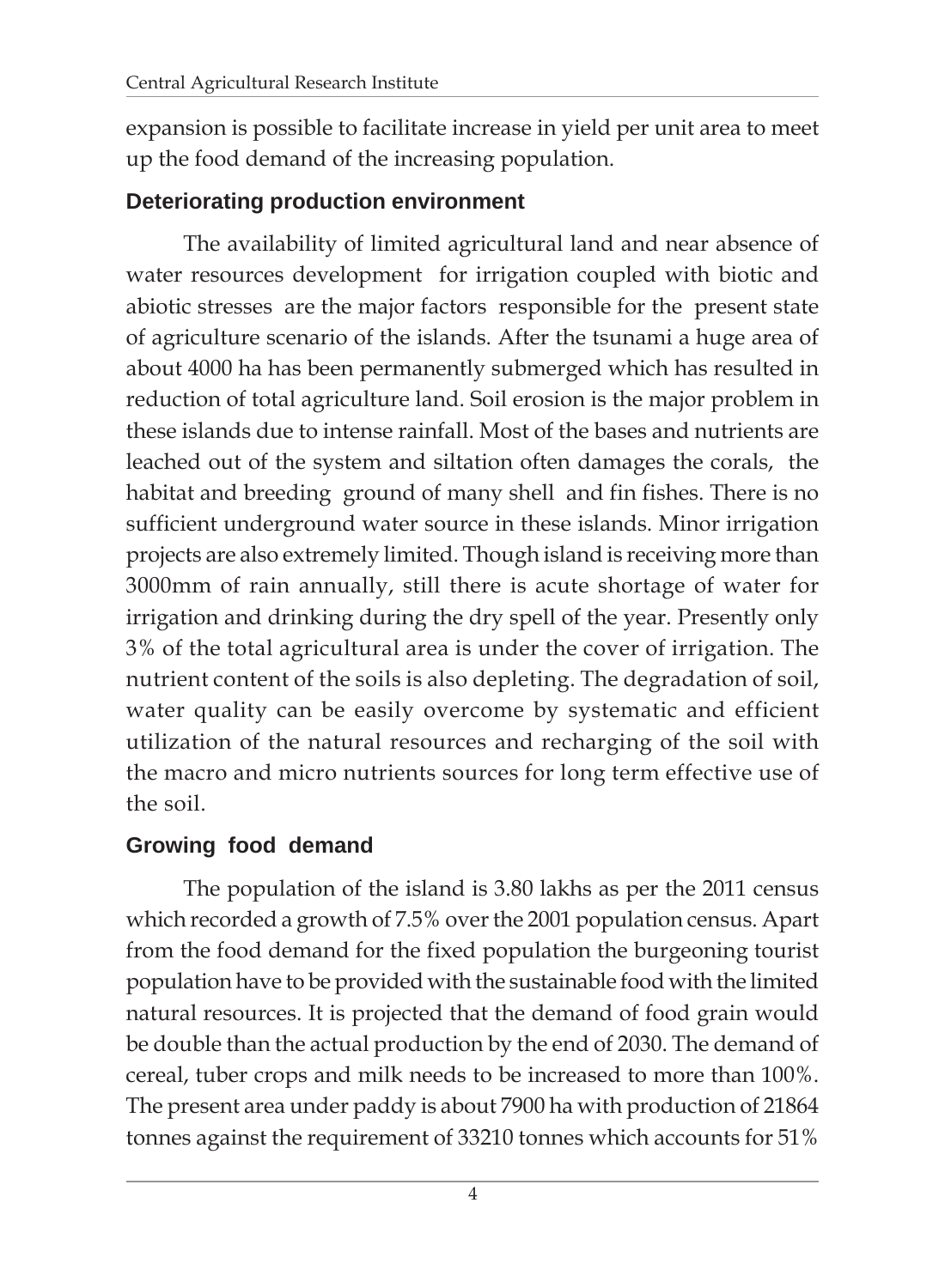deficit. The demand of the meat, milk and other byproducts of livestock and poultry need to be doubled to meet the requirement of the fast growing population and tourism. The commodity wise projected requirement of food articles in A&N Islands is given in Table 2 and Fig.1.

**Table 2. Production requirement of different food items for projected population**

| <b>Item</b>                       | 2011 (Present)                    | 2021   | 2030   |
|-----------------------------------|-----------------------------------|--------|--------|
| Population                        | 386000                            | 443900 | 518403 |
| Cereals (t)                       | $66240(D-51.4\%)$                 | 76374  | 89192  |
| Pulses (t)                        | 4035(D -284%)                     | 4652   | 5433   |
| Vegetables $##(t)$                | 23798 (Seasonal excess & deficit) | 27439  | 32045  |
| Roots and tubers <sup>*</sup> (t) | 20488(D-105%)                     | 23623  | 27588  |
| Milk(t)                           | 23940(D-44%)                      | 27602  | 32236  |
| Fruits (t)                        | 14052 (E)                         | 16201  | 18921  |
| Meat and fish** $(t)$             | 11883 $(E)$                       | 13701  | 16001  |

D: Deficit; E: Excess

# Assuming 50% of cereal requirement from rice and rest from imported wheat \*Deficit is mainly on account of potato which can be transported easily

\*\* The excess is due to production of marine fish. However the production of chevon and fresh water fishes has to be increased to cater the taste of local population, tourists as well as armed forces

## However the excess is only on paper as actual availability is less than demand due to high post harvest losses



Figure 1. Production requirement of food items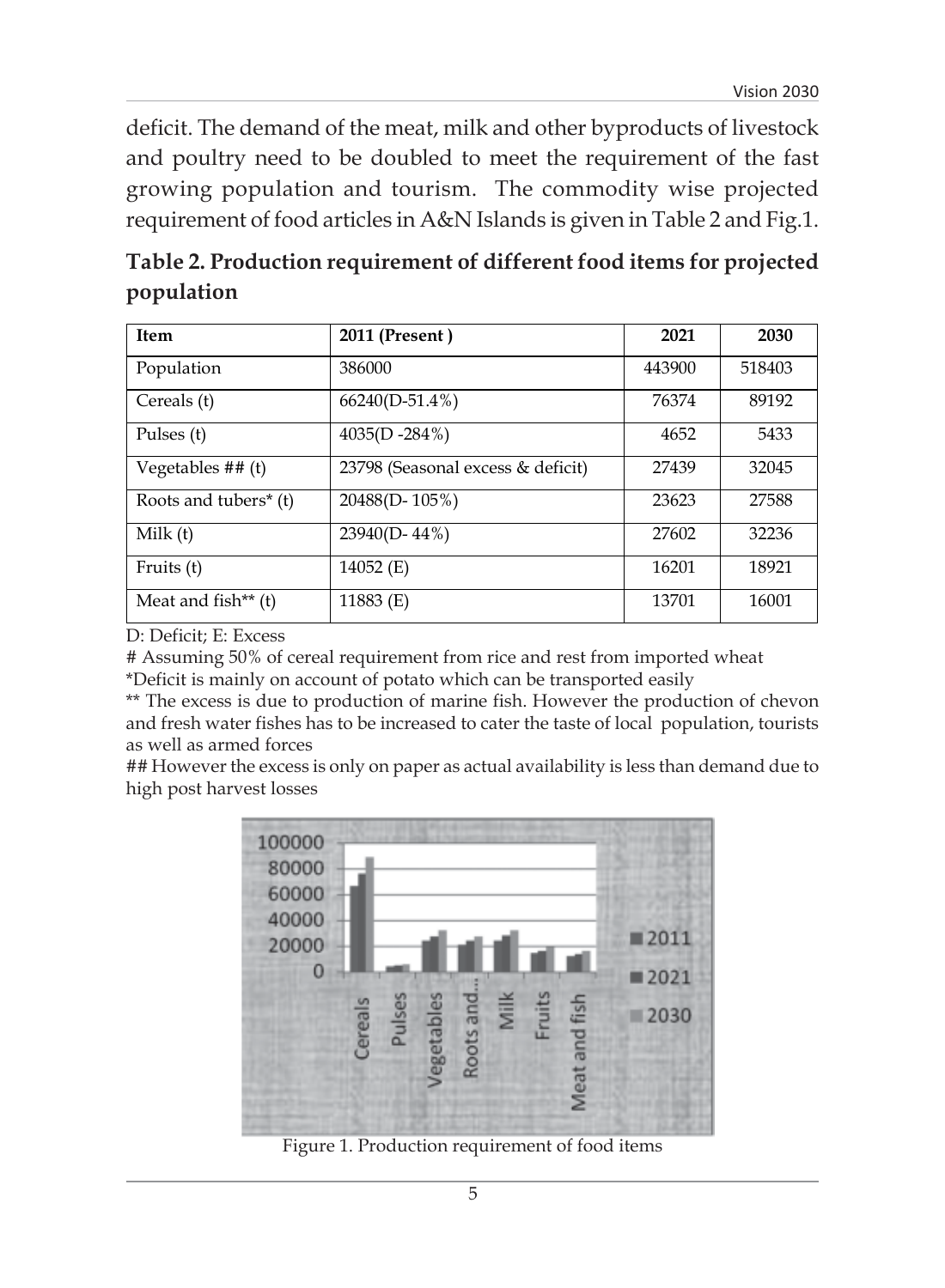Therefore, to meet the challenge of growing food demand crop intensification/diversification with vegetable, spice and fruit crops are considered to be the better options of farm income. However, considering the growing importance of agriculture in the islands, macromanagement of agriculture is necessary for proper planning and evaluating technological options for possible interventions for improvements.

#### **Climate change and agriculture**

The most important change in the climate is the increase in the global mean surface temperature, which has risen by approximately 0.74 <sup>o</sup>C since the beginning of the 20<sup>th</sup> century. The major consequences of the global warming will be increased frequency and intensity of heat waves, heavy precipitation, tropical cyclone and increase in sea level between 0.18 and 1.90 m by 2100 according to varying estimates. This will have direct effect on the productivity of the agriculture, livestock and fisheries, the coastal areas are likely to get inundated, disease and malnutrition may increase and freshwater availability may get reduced. The impact of climate change on the fragile ecosystem is more evident as the islands have witnessed the tragic incidence of earthquake followed by devastating tsunami in 2004. The predicted negative impact of climate change on agriculture would also adversely affect livestock production by aggravating the feed and fodder shortages. Two major coastal bio resources- corals and mangroves are also vulnerable to climate change. Therefore, research effort should be diverted towards developing strategies for adaptation and mitigating the impact of climate change on the agriculture and allied sector for sustainable development.

#### **Technology landscape**

The institute has developed numerous technologies for the island farmers for providing decent livelihood through technological intervention. The major goal of the institute is to provide a research base to improve the productivity of important agriculture, horticulture, livestock and fishery sector through basic, adaptive and strategic research. A major constraint towards enhancing profitability is the cost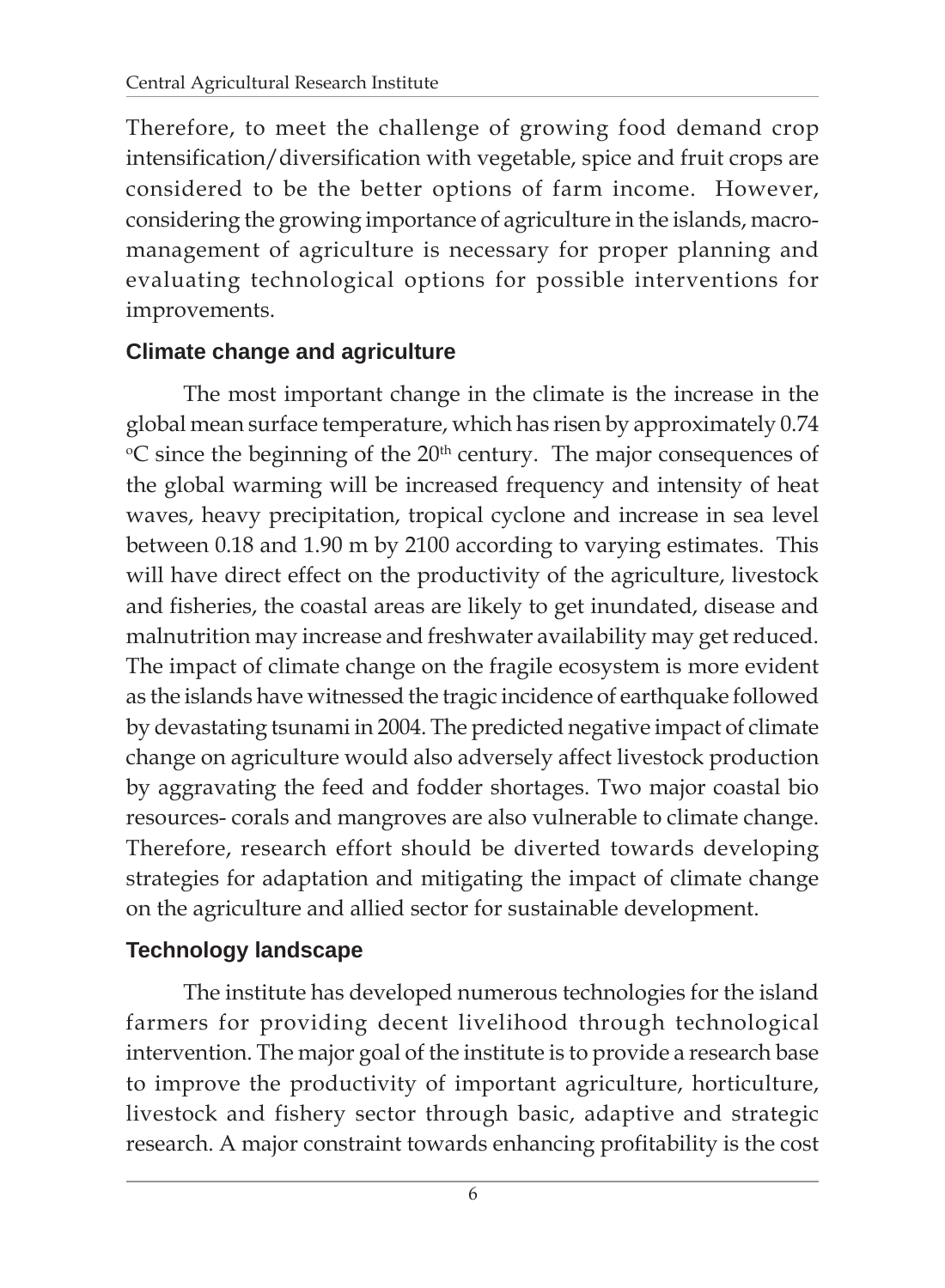of inputs which have to be imported from mainland. Thus the major focus should be to provide technological backstopping in water, soil nutrients, feed and fodder from local resources. In addition given the scattered location of production centers, local level processing and value additions technologies are required to reduce wastage and enhance shelf life**.**

The challenge is to develop/innovate new agricultural technologies for enabling island farmers to derive decent livelihood from agriculture while sustaining the fragile island ecosystem which is being threatened by climate change as well as abiotic and biotic stresses. The use of modern biotechnological tools, nanotechnology, and frontier science along with the basic conventional technologies will play an important role in enhancing the productivity of agriculture, horticulture, livestock and fishery sector in this island.

#### **Emergence of agri-business**

Presently there is no regulated market or Marketing Board to systematically organize the market for agricultural produce. Most of the seasonal agricultural produce is sold to middlemen who collect the same at the local sub market centers at a very low rate depending on the supply and demand situation for the respective produce irrespective of MSP declared by the State. Sufficient marketing facilities are also lacking, which is responsible for low remunerative prices for the agricultural products of the farmers. Excess produce, be it in vegetables or spices or coconut instantly slash the price since the demand is extremely limited and outside market is almost inaccessible.

The institute is at a critical juncture in its progress curve, from where it has to carve a new path to develop agricultural production technologies which can feed the burgeoning population and tourism economy and can fit in agri-business modules with a production to consumption chain to provide a livelihood option compatible to the aspiration of youth of farm families. There are plenty of opportunities for promoting agribusiness by establishing terminal market with hub and spoke model on PPP basis. The clusters have to be organized at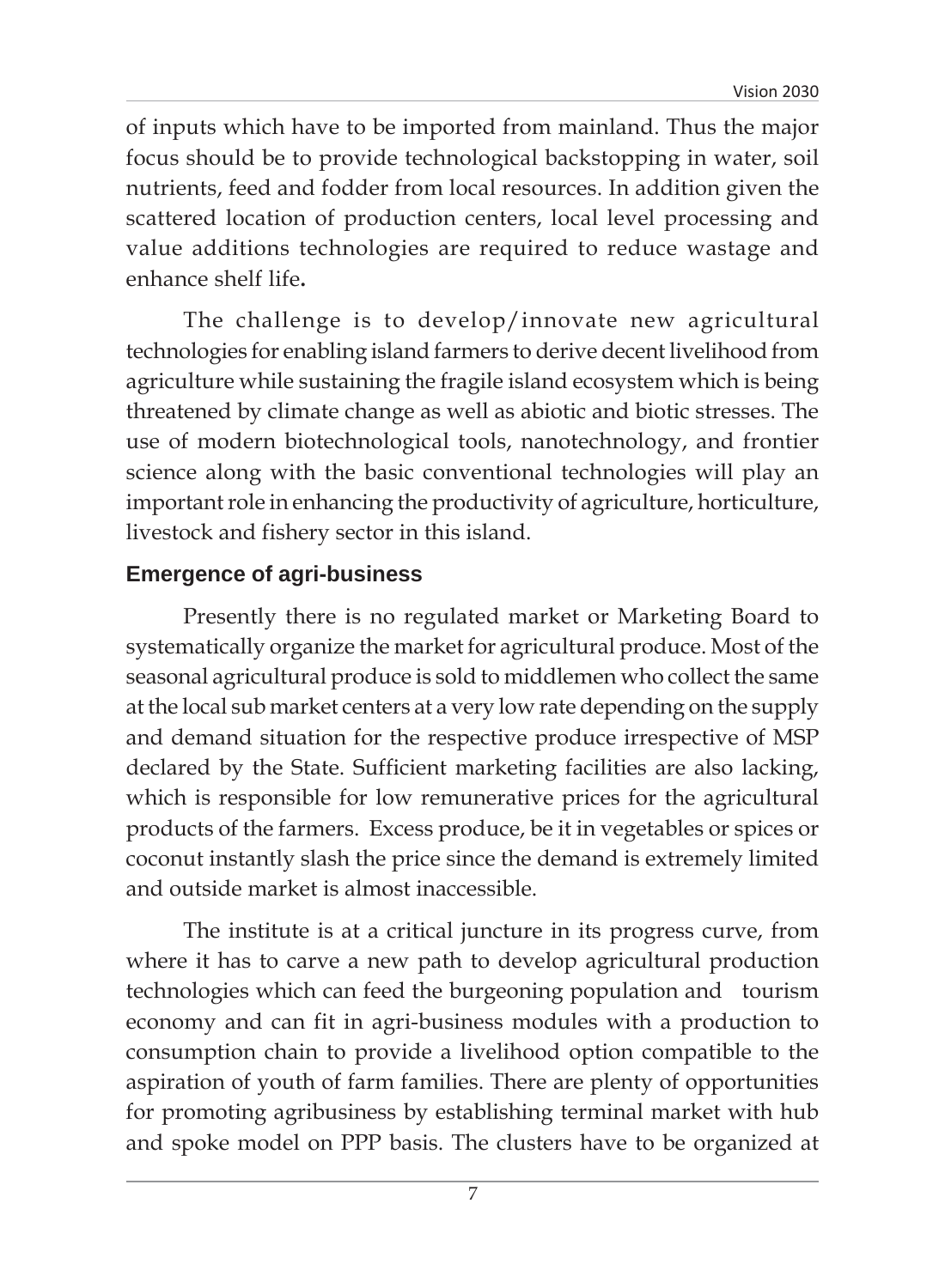spoke level. Workshops to be organized on price discovery through Forward Market Commission since three major commodities viz. copra, arecanut and spices are actively traded in the market. The production to supply chain of the essential commodity shows that there are more than 50% losses in the entire supply chain. Efforts should be made to link between the production centre to the consumer chain through the agribusiness model that would lead to assured market benefit to the producer and reduction in the post harvest and production loss of the agriculture produces. Industrial promotion strategy should be based on encouraging private investment not through subsidies but by improvements in infrastructural facilities and easing the process of various approvals. In promoting the growth of exports of fresh horticulture, marine, and agro products, and processed food (both agro-based and seafood), the first step would be identification of a few items keeping in mind their commercial value and the comparative advantage of the island. The second step would be to focus on commercialization of identified products. This would imply establishing effective forward and backward linkages so as to sustain a symbiosis between industry and agriculture, encouragement to the use of modern technology and scientific techniques, investment in irrigation, development of fast means of intra-island transportation, and strengthening of farmers' training and extension services. The third step would be to ensure availability of storage, processing, marketing, and transport facilities.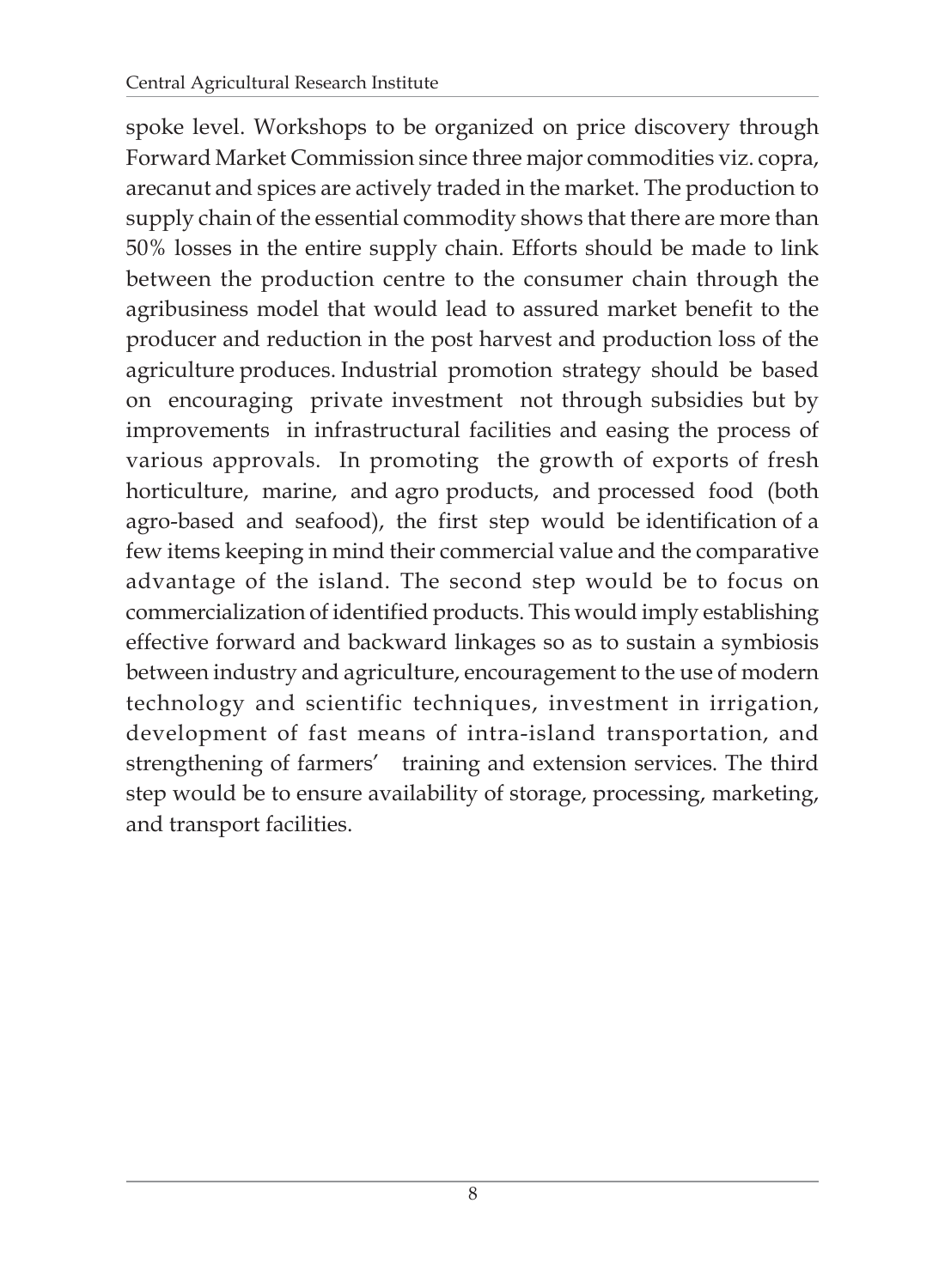### CARI-in Service of the Island Farmers

REALIZING the importance of islands agriculture to provide better<br>livelihood to the people with integrated approach in these remote islands, ICAR established Central Agricultural Research Institute (CARI) in 23rd June 1978 by merging regional stations of IARI, IVRI, CPCRI and CMFRI. Since then CARI is conducting research work for the farming community of these Islands. Presently, the research work has been conducted under five division viz., Field Crops, Natural Resource Management, Animal Science, Horticulture and Forestry & Fishery Science and Social Science section.

The institute has four research farms, main campus at Garacharma of 62 ha area, where work on field crops, horticulture, Animal Sciences and fresh water fisheries are carried out. Another one is at Sippighat having an area of 32 ha where research work on horticulture and brackish water fisheries is carried out. Third farm is located at Bloomsdale which has flat lands of 3.5 ha and this is used for research work on Natural Resource Management and field crops. The fourth farm is at Marine Hill where state of the art fisheries informatics lab has been established. The institute has fairly adequate laboratory facilities for all divisions in addition to a well equipped Central Instrumentation Facility with all possible sophisticated instruments. To reach the farmers of different Islands and transfer the technologies developed by CARI, an Out Reach Centre funded by NABARD has been established at Diglipur. This centre has become operational from 15<sup>th</sup> July, 2009. ICAR has sanctioned one KVK in Nicobar district.

The institute has been doing work for the island farmers to provide decent livelihood through technological intervention. The major mandate of the institute is to provide a research base to improve the productivity of important agriculture, horticulture, livestock and fishery sector of A & N Islands through adoptive, basic and strategic research. While earlier focus was to attain self sufficiency for island, the situation has changed in recent years. Due to the impact of the climate change and changing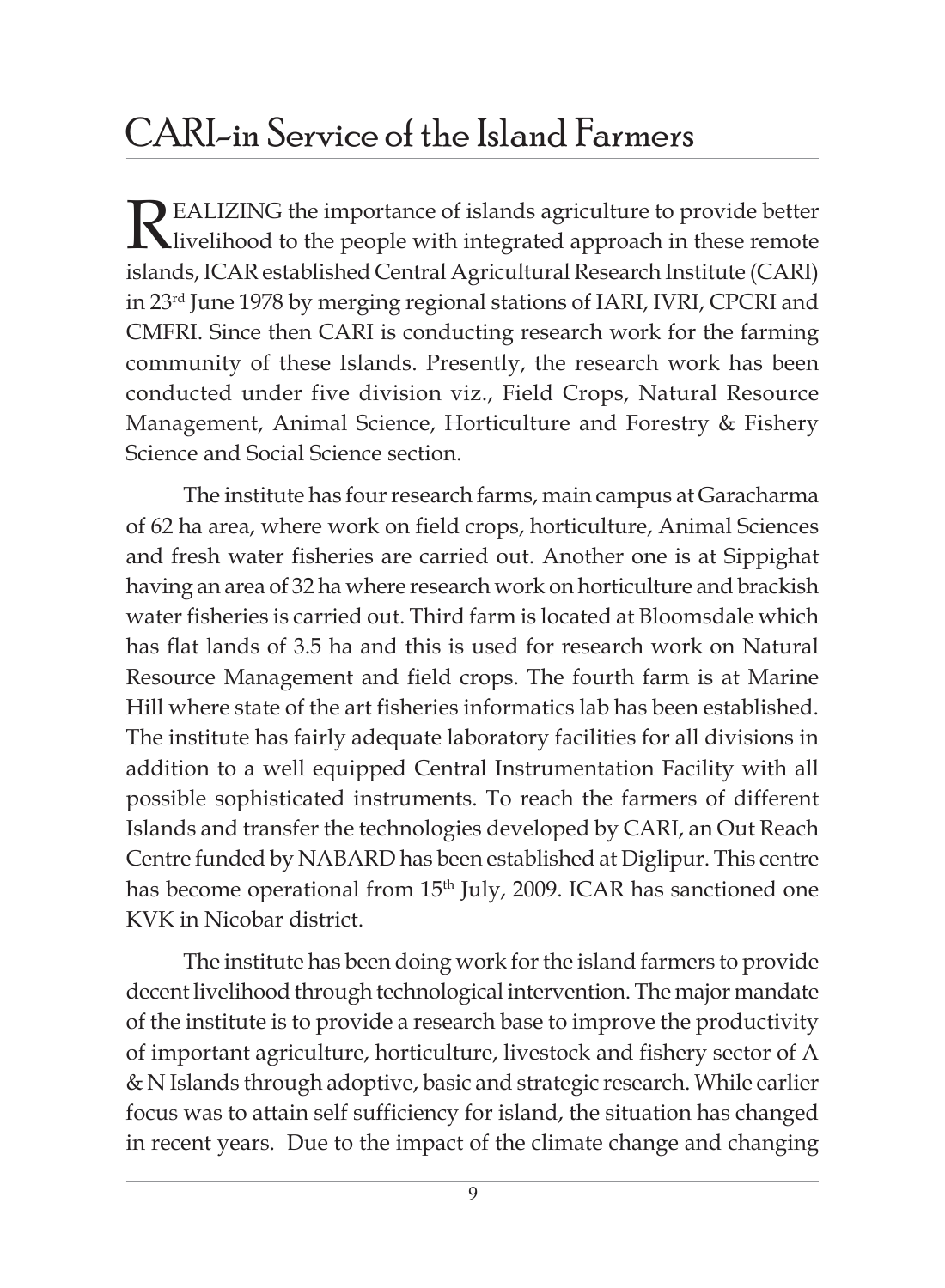scenario of the agriculture practices, focus will now be to make self sufficiency by enhancing the productivity without disturbing the fragile ecosystem.

#### **Mandate**

- To provide a research base to improve the productivity of important agri-horticulture, livestock and fisheries sector of A & N islands through adaptive and basic research for attaining economic self sufficiency
- To develop appropriate plans for conservation of natural resources and their sustainable use
- To standardize technologies for animal health coverage and livestock production
- To standardize techniques for capture and culture fisheries including coastal aquaculture
- First line transfer of technology and training to the relevant state departments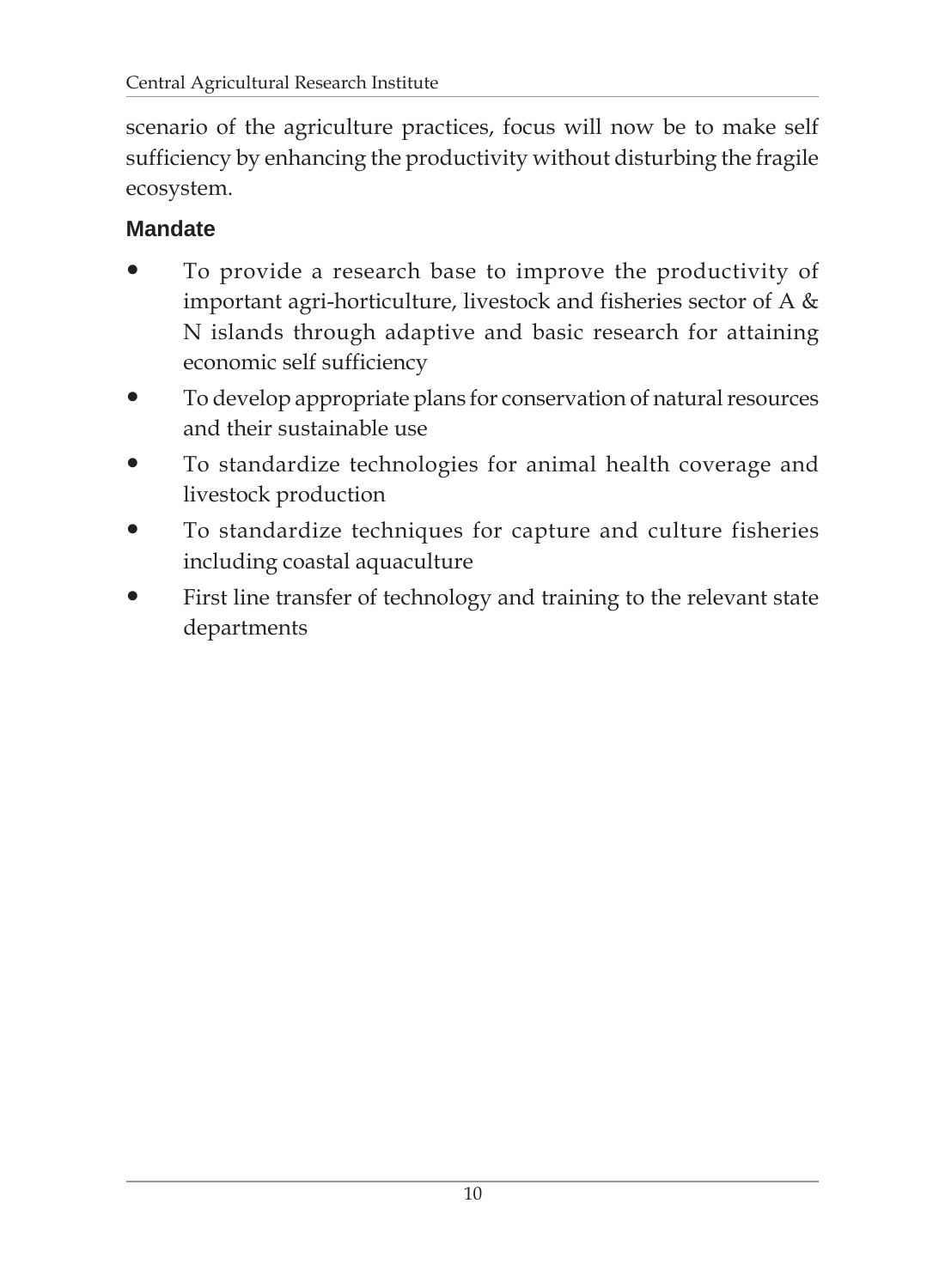### CARI 2030

THE institute has made tremendous progress in the agriculture development of the islands during the last three decades. Keeping in view the natural resources of the islands diversity, fragile ecosystem, research program would be designed to maximize the productivity without disturbing to the islands ecosystem to provide better and decent livelihood and as a source of revenue and resource generation. Research and development in agriculture sector should cover all disciplines in order to have a balanced progress in all disciplines for the overall benefits of the farmers of these islands. Based on above following vision of the institute has been envisaged.

#### **Vision**

Sustainable development in agri-horticulture, livestock and fisheries sector in the changing climatic scenario to ensure decent livelihood in the fragile island ecosystem

#### **Mission**

Providing decent livelihood to farm youth from agriculture in a fragile island ecosystem on sustainable basis.

#### **Focus**

The Island economy has undergone a sea change in recent past. From forest based and Government job based economy, it is shifting to tourism based economy. This shift requires a rethink on research programmes to meet the emerging challenges of inclusive growth and sustainable economy. With this in view, following focus has been envisaged for CARI.

- Development of suitable technological innovations for enhancing rice production and efficient processing to meet Individual Island level requirement in view of the forthcoming Food Security Act.
- Reorientation of agricultural production system to meet the demand of perishable products, *viz*. milk, egg, meat, fish, fruits,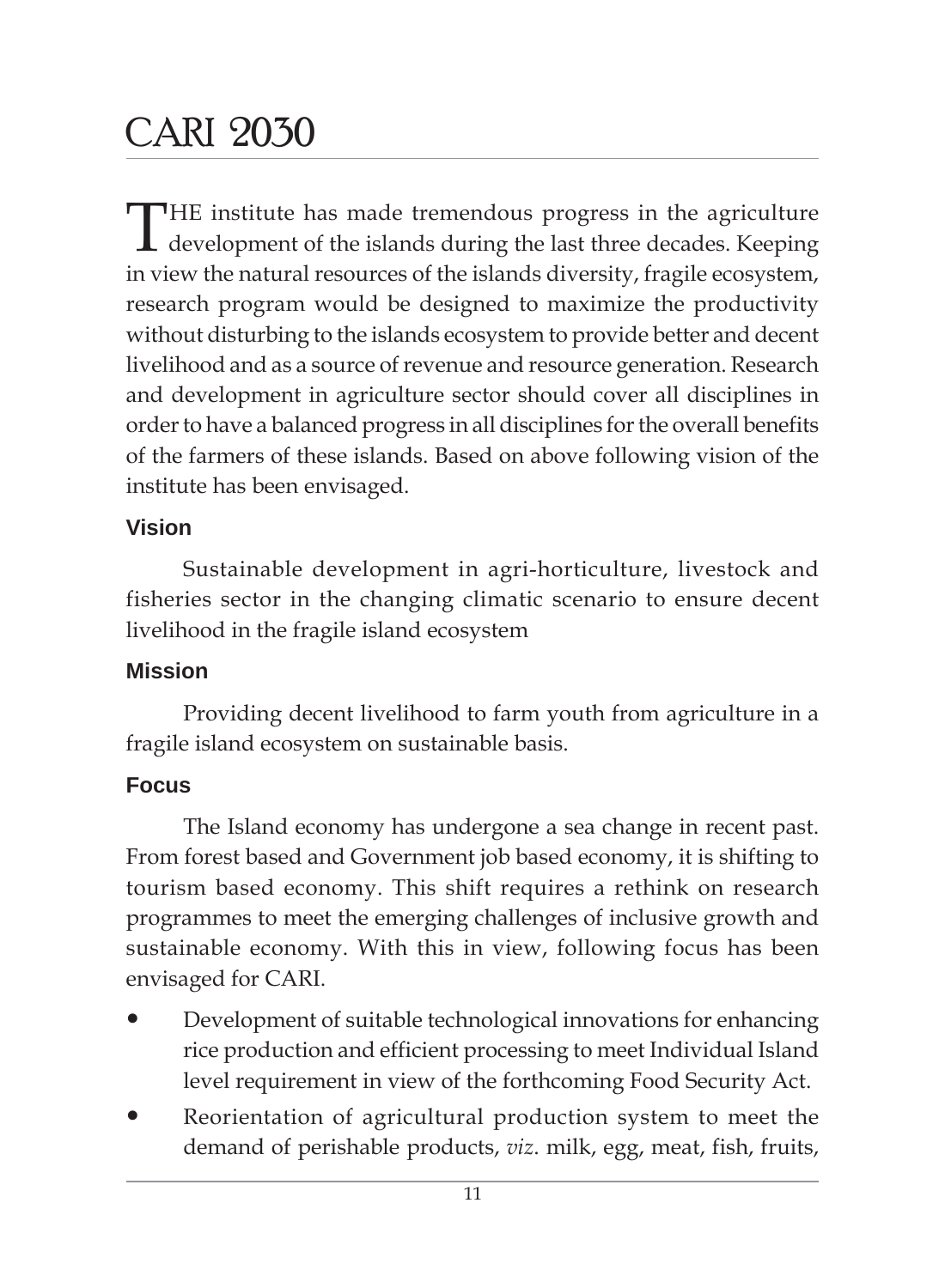vegetables and flowers with specific reference to demand of booming tourism industry.

- Suitable processing and value addition technologies for organic farming system to market with a decoratively packaged Andaman brand organic farm products.
- Development of suitable production to consumption level chain involving SHGs and retailers / armed forces / processors.
- Conservation and bio-prospecting of biodiversity richness of the Islands.
- Appropriate rain water management technology to create micro level water resources to increase irrigated area from present 3 % to a significant level.
- Linking CARI with other educational institutions for creating local level skilled human resources in field of agriculture and allied sciences.
- Making CARI a model for NARS of small island Nations and collaborating with them with special reference to post disaster restoration of agriculture.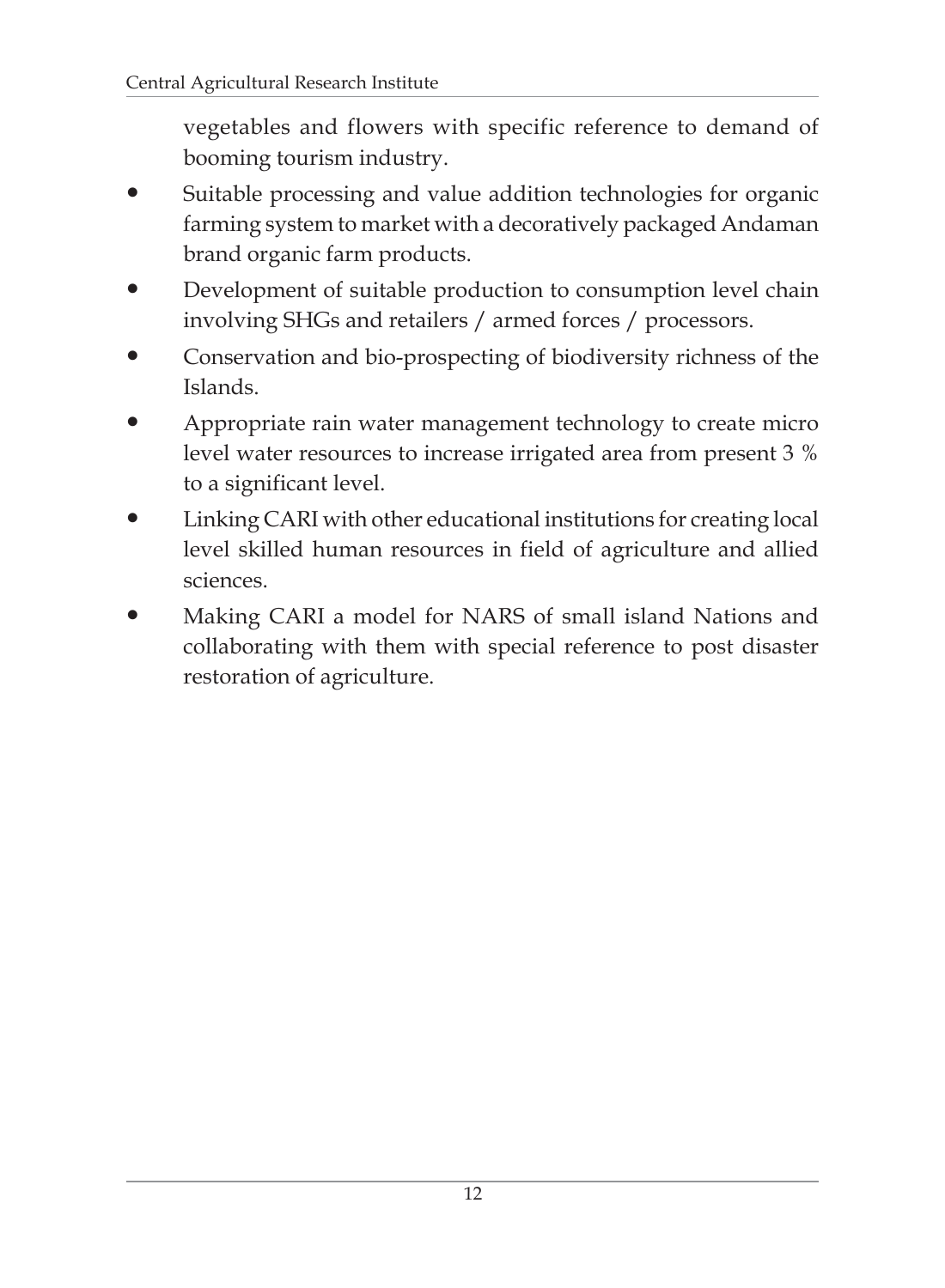### Harnessing Science

**CENTRAL Agricultural Research Institute has been doing research** and development to enhance the productivity and to provide decent livelihood to the farmers, farm youth and women through the technological backup and innovative approach. The growing demand of food security and livelihood security is more challenging in the changing climatic scenario and the limited bio-resources of the island ecosystem. However, the efforts would be to exploit the maximum productivity with the available limited inputs. The new challenges in the future will be to continue to develop technologies for livelihood security of islanders while sustaining the fragile island ecosystem which is being threatened by climate change as well as abiotic and biotic stresses. This livelihood security can be achieved by providing water security, soil nutrient security, feed and fodder security and local level processing and value addition.

#### **Characterization, management and utilization of natural bioresources**

The island is bestowed with wide variety of crop, animal, fish insects, microbes and horticultural diversity. The utilization of the genetic richness of the island diversity for the sustainable production of the agrihorticulture, fishery and livestock components has been done in the past and will be continue to exploit the fullest potential. The augmentation of the productivity will be achieved through collection, conservation, characterization and utilization of horticultural crops, conservation, characterization and utilization of lesser known indigenous livestock and herbal bio-resources, development of biopesticides from indigenous bio-resources and propagation of rare and elite macapuno type coconuts in Andaman and Nicobar Islands through embryo culture. The extracts of indigenous plants have been found antagonistic to pathogens and fungi in lab studies. There is need to upscale these studies for developing bio-pesticides. Tsunami has severely damaged the natural resources. Its long-term effect and required technological inputs for rehabilitation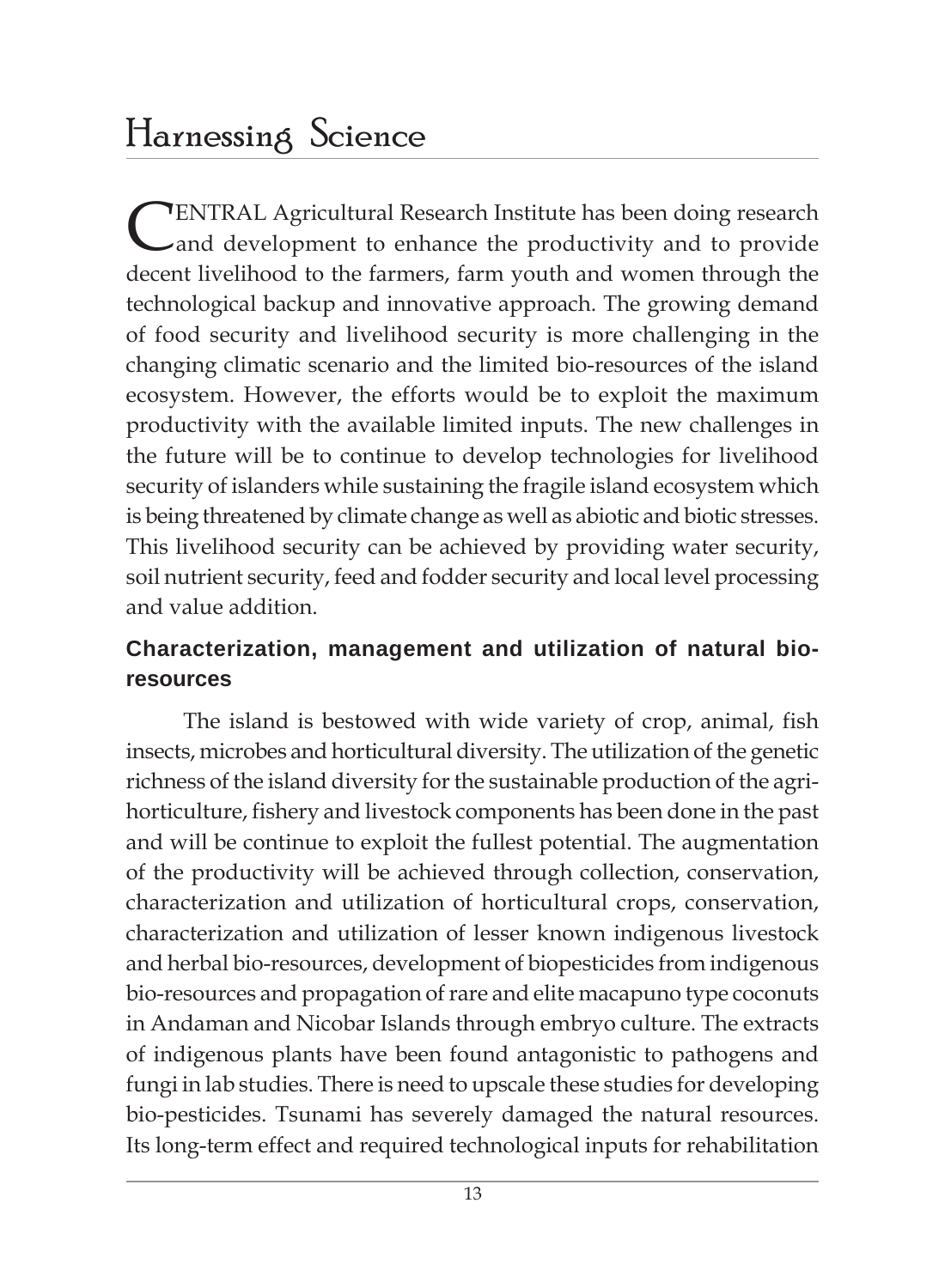of natural resources as well as livelihood option requires a different look to the problem. Two major coastal bio resources; corals and mangroves are vulnerable to climate change. Recent extreme events and field surveys corroborate this fact. But the adaptation level of these resources and monitoring mechanisms are less evolved. A standard decision support system has to be developed for assessment of the vulnerability of coastal bio-resources to climate change.

#### **Improving productivity of agriculture, livestock and fisheries**

Demand of the agriculture, livestock and fishery produce is being increasing steadily with the growth of the population. To cater the need of the growing population and the burgeoning tourist population the production level and the productivity of the major crops, livestock and fishery needs to be augmented. As expected the horizontal expansion of the agricultural land is not possible, the efforts should be made to increase the productivity in more sustainable manner in the vertical direction. The thrust should be given on the major crops which are congenial for the island ecosystem like plantation crops, spices, and the fisheries. Among the livestock components the poultry has been doing very well in the backyard components, therefore, efforts will be given to enhance the productivity of the backyard system with the disease resistant low cholesterol free poultry. The rice is the major field crops being grown by the farmers. Efforts are required to improve the genetic potentiality of the rice for higher productivity. Research prioritization will be done to improve the productivity of the perishable vegetable crop. The augmentation of the productivity will be achieved by Improving production and productivity of horticultural and forestry crops, genetic improvement of rice for higher productivity, genetic enhancement of rice for tolerance to salinity and resistance to biotic stresses, enhancing productivity of post rice crops and characterization and enhancement of island livestock farming system for milk, meat and egg.

The tourism has become a major economic activity and in next five years, high end tourism will emerge as major component. This will alter the requirement pattern of the vegetables and flowers. To make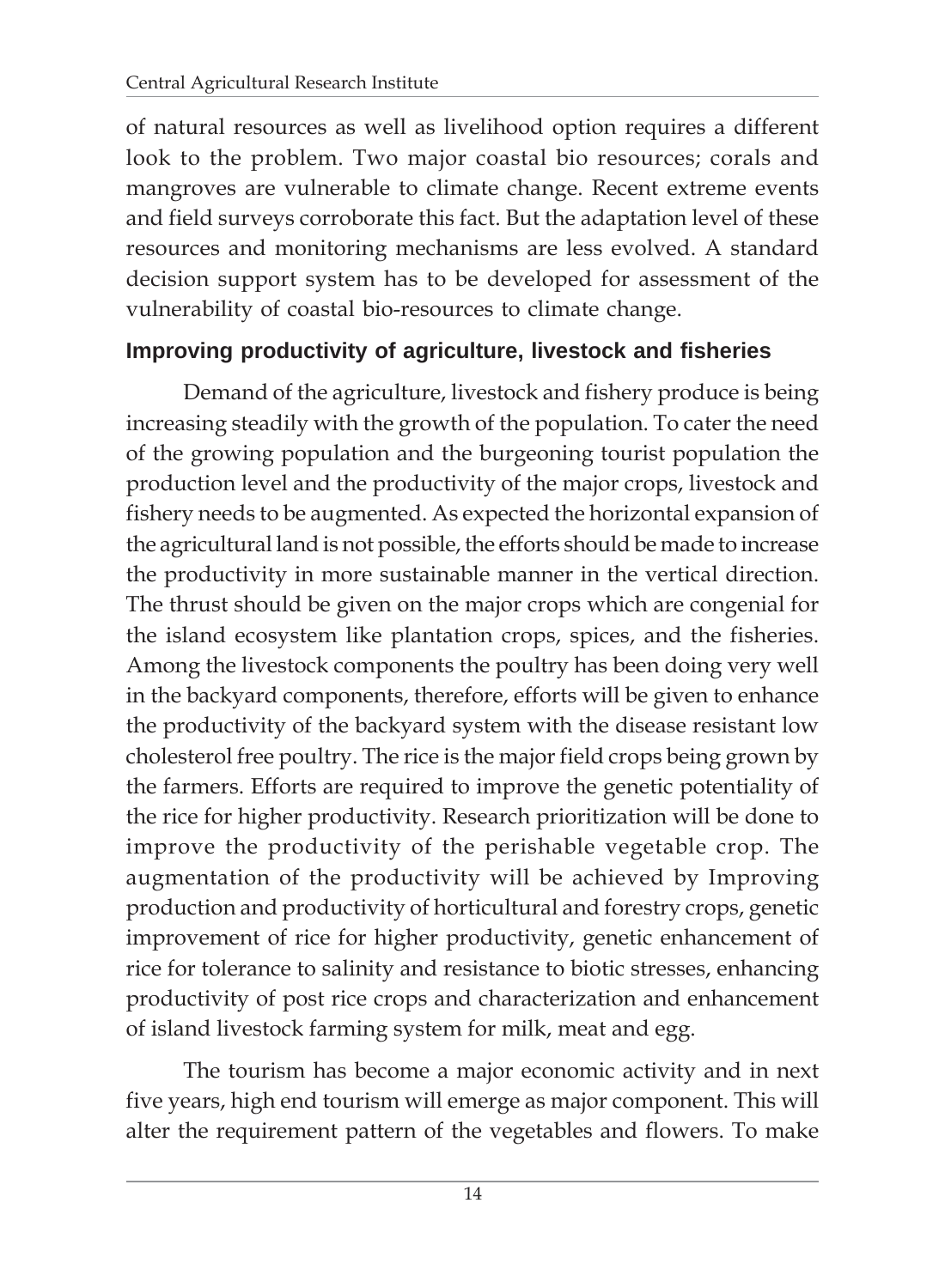farmers a partner in this growth, it is essential that production of vegetable and flowers is ensured round the year. This will require large scale protected cultivation which needs intensification of research both on structural design as well as package of practices compatible to different requirements and farmers' socio-economic conditions. A & N Administration has launched an organic farming mission. CARI has to provide technological backstopping for this mission. Studies are required to standardize production technology. The vegetable production has increased considerably. However, there is over use of chemicals which is detrimental to health of the people as well as aquatic marine life. There is need of evolving suitable IPM and IDM modules for disease management as well as assessment of pesticide residues. Strengthening of IPM programme along with establishment of pesticide residue lab is essential.

The globalization and information explosion has raised the aspiration level of youth. Due to this the quality of employment created by the traditional farming is not compatible to the expectation of the farm youth. There is need of identification, and modification of suitable machineries to meet this challenge.

#### **Frontier research for knowledge and increased productivity**

To improve the research efficiency the frontier research areas have been identified as research on biotechnology, nanotechnology, climate change, assessing carbon dynamics, bioprospecting of the important resources and use of candidate genes for better health and production. The modern biotechnological tool will be used for the augmentation of the production and the frontier science research. The conventional approaches will be integrated with the advanced biotechnological tools and approaches for improving the productivity and exploiting for agricultural uses of the livestock, fishes, agriculture, insects and microbes.

#### **Post harvest technology and value addition**

The post harvest loss to the crop, livestock and fisheries is a major constraint which limits the production of these sectors. The production centers are distributed all over different small islands while the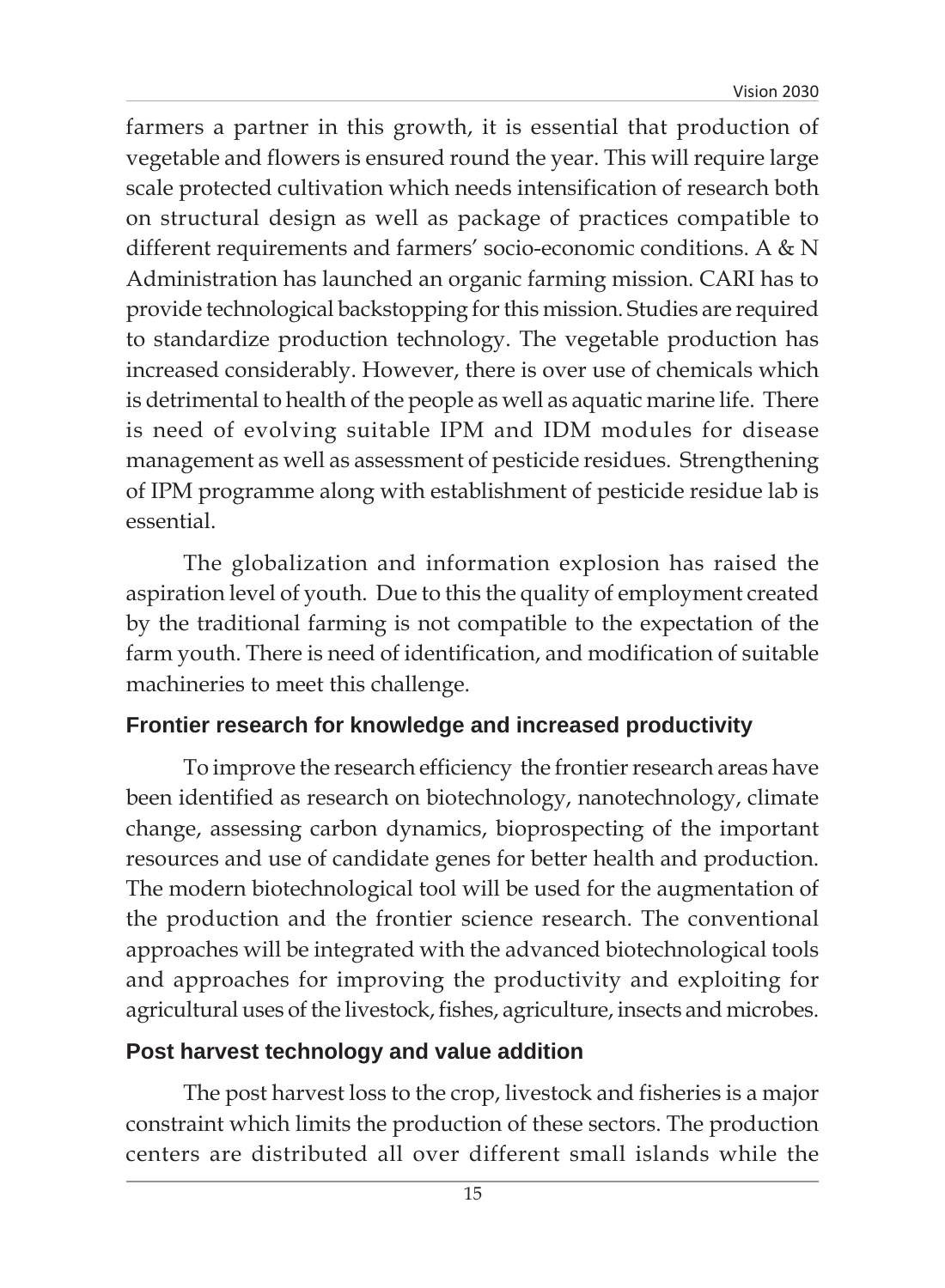consumption centre as well as export point is mainly Port Blair. Due to this large scale processing units are not possible. Thus there is need for local level processing technologies to enhance the shelf life, reduce losses, and value addition for crop, horticultural, animal and fish products.

#### **Water resource development and utilization**

Islands receives an annual rainfall of more than 3000 mm however, there is acute shortage of water during the dry spell of the year. Agriculture is fully dependant on the rain fed. Technologies for water resource development through rain water management have been developed. There is need for efficient utilization of these developed water resource for enhancing water productivity through efficient irrigation scheduling and compatible nutrient management, resource efficient cropping system, and energy efficient water application methods. Research focus should be given towards the water resource management for sustainable crop production and evaluation of land shaping techniques for *in-situ* rainwater harvesting, crop diversification and livelihood security in degraded areas.

#### **Transfer of technology and socio-economic impact analysis**

Status of dissemination of technologies developed by CARI and quantification of socio-economic impact of CARI technologies will pave the way for future investments in technological development. Each island has different natural resource base and infrastructure level. This information is required to enable us to formulate technology packages for facilitating achievement of individual island level food and livelihood security. In the absence of updated data on market and price behaviors, farmers suffer losses on their production front and at the same time consumers are hard hit. Almost negligible studies have been conducted on tribal livelihood systems and their ITK. This Information is required for formulating research program for their upliftment. Weather vagaries and climatic change force farmers continuously to change farm management and other decisions pertaining to their enterprises. The system will help us guide the farmers rightly.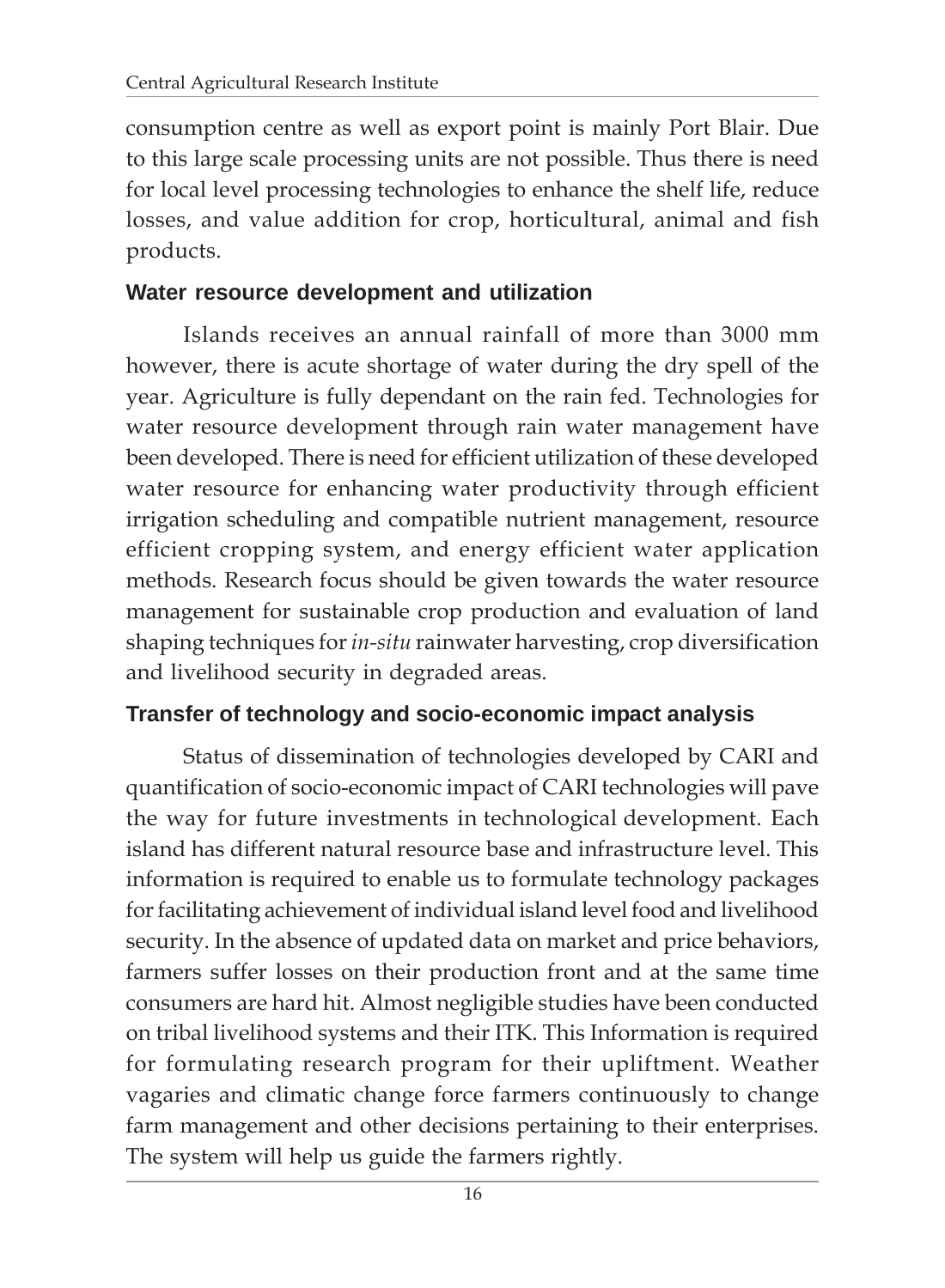#### **Management of energy and agricultural waste**

Island ecosystem is a closed system. In view of agriculture intensification, agriculture waste management will be a major issue. Energy is considered to be one of the serious concerns in the growing agriculture sector. Presently, the agriculture machinery is totally dependent on the oil which incurs a huge expenditure and narrowed the profit margin. The research on the use of unconventional energy resources need to be explored to minimize the dependency on the oil based farming system. Island agriculture terrain is undulating which limits the use of farm machinery. Therefore, efforts should be made to evolve the location specific agriculture machinery which suits to the island ecosystem and terrain to minimize the drudgery and efficient utilization of energy. The efficient utilization of the fallow land and the non-agricultural land should be explored for production of bio-fuel plants and trees such as jatropha and karanj. Alternate bio-fuels and energy sources will have to be identified and worked upon.

The waste management is another issue which needs priority as the island is very fragile and any change may affect the agriculture productivity and livelihood. The agricultural and animal wastes mainly the crop residues, animal urine, dung, by product wastes etc needs to be converted into organic manure by composting. The proper disposal of the animal wastes is very important thus it can be converted from waste to a precious material by composting. A  $\&$  N Administration has launched an organic farming mission. CARI has to provide technological backstopping for this mission. Studies are required to standardize production technology and package of practices. Islands are dependent upon imported fuel for power generation.

#### **Education and human resource development**

Human resource development is vital for implementing and upgrading research programmes and the institute has given priority in this field to enable the scientist to conduct research on various disciplines of Agricultural sciences, Animal Husbandry, Fisheries sciences and Extension education. Institute has been instrumental in providing Post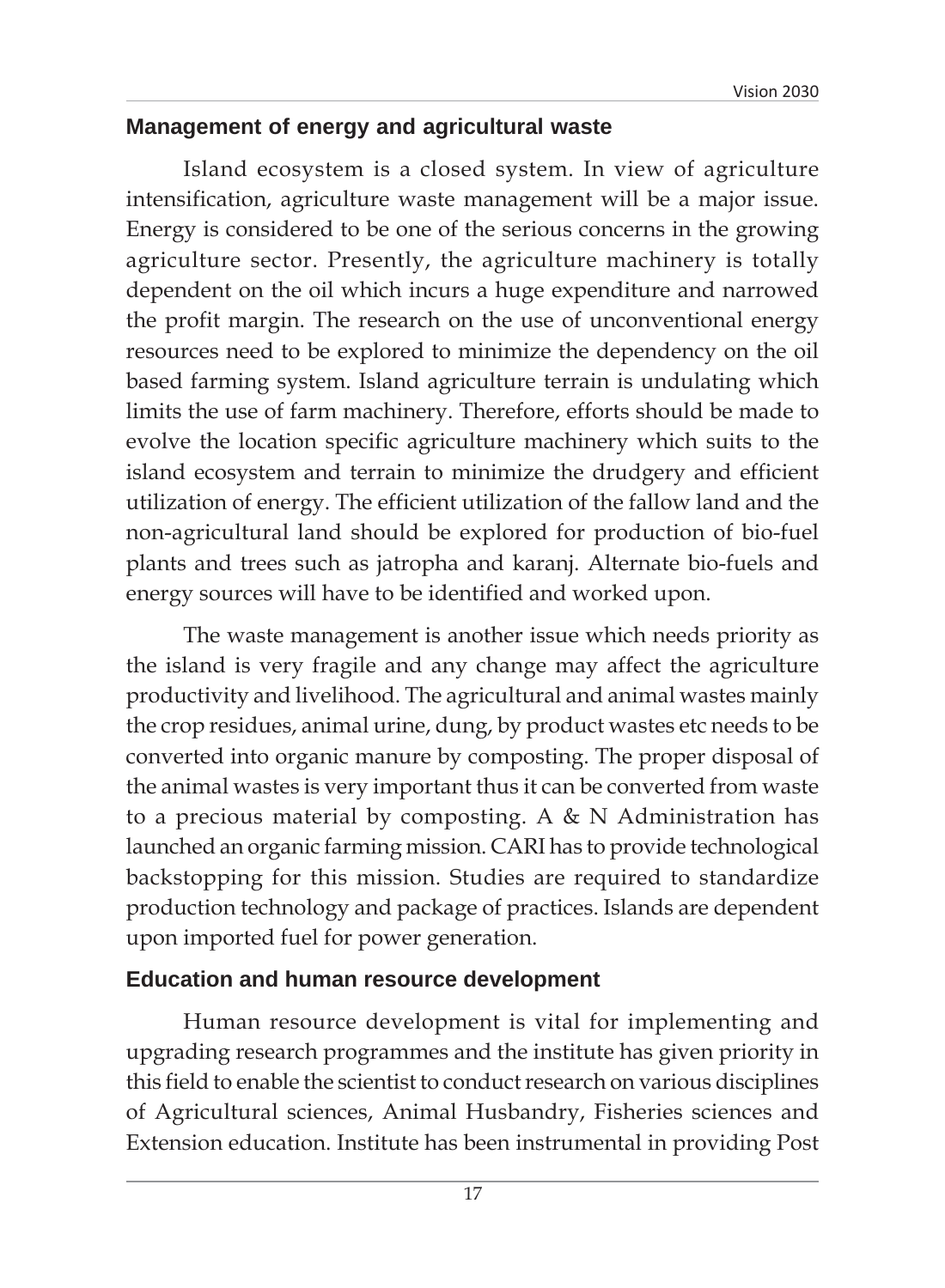Graduate Dissertation research to the students from various parts of the country. However with a view to upscale our research on Tropical Island Agriculture System the institute will make effort to develop stateof-the art facilities, strengthening collaboration with SAU's, Research and Extension Organizations and to enhance faculty competence for improving higher education and research in agriculture and allied disciplines.

#### **Technology transfer system**

The institute has undertaken numerous interventions on developed technologies in Agricultural and allied fields and popularize the same suitable to the agro-ecological and socio economic condition of the island ecosystem. Keeping this in view demand driven technologies will be identified and effective delivery system would be developed in public-private partnership mode. Considering the remoteness and inter island connectivity, the focus is to reorient technodelivery system through participatory and teleagricultural communication system with the involvement of local Administration and NGO to bridge the demand and production.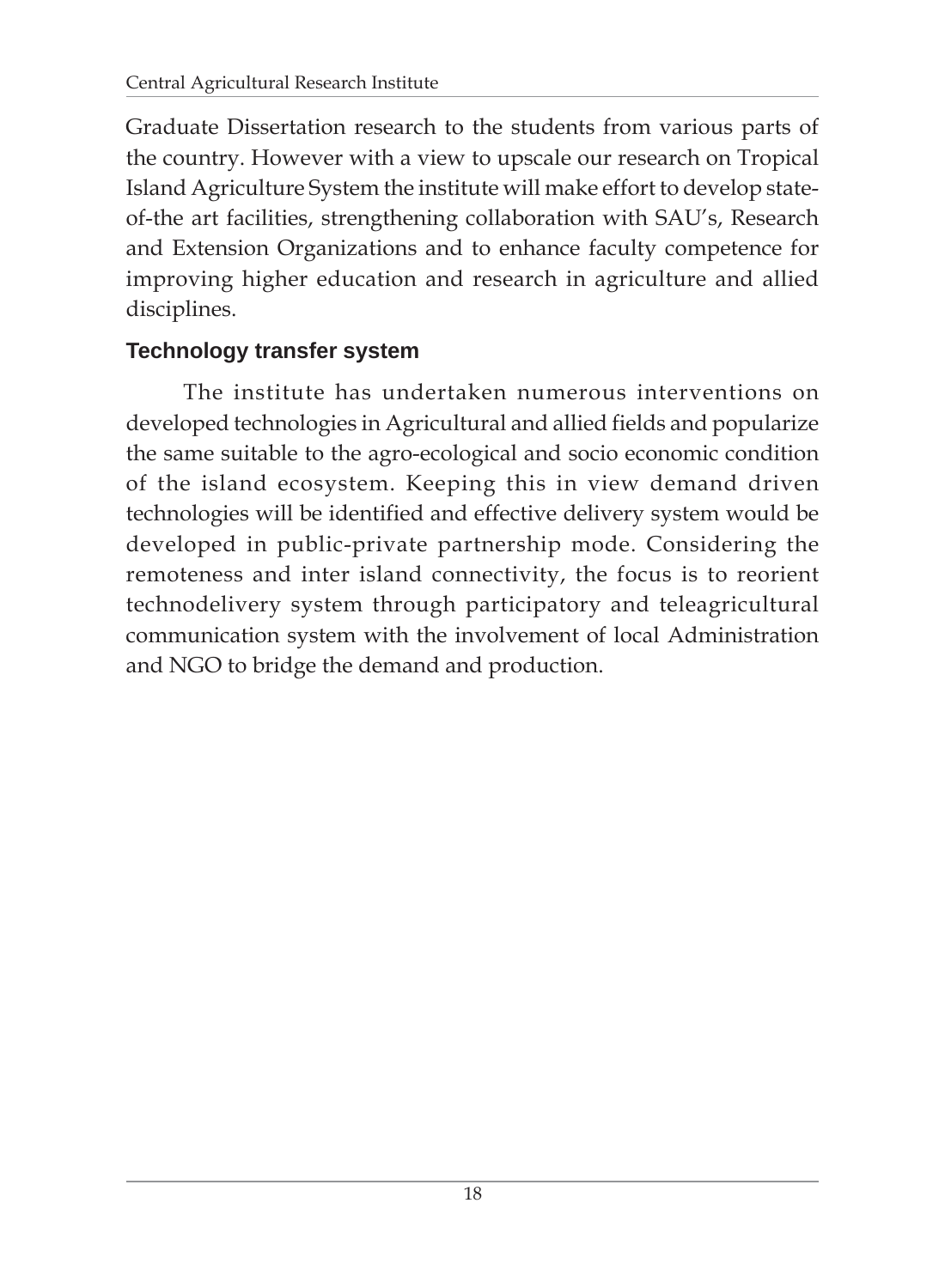THE strategies devised to achieve the mandate of the institute are:

- I. Technological innovations to achieve double cropping in suitable lands to attain local level food security by genetic, agronomical, soil and water management and post harvest technology interventions.
- II. Development of suitable technologies to attain substantial increase in productivity and production of vegetables, milk egg, meat, fish, fruits and flowers to meet the requirement of island population and tourist.
- III. Comprehensive technology package for organic farming for spices.
- IV. Transfer of technology in agri-business modules to create a production to consumption chain involving SHGs and retailer/ processor.
- V. Exploration of bio-diversity of the region for its collection, cataloguing and identification of suitable genetic material for further use in breeding programme both locally and nationally.
- VI. Identification of indigenous fruits and plants for their medicinal exploitation.

#### **Thrust Areas**

- Development of suitable technologies to attain substantial increase in productivity and production of perishable products, viz., vegetables, fruits, flowers, spices, milk, egg, meat, and fish to meet the requirement of island population and tourists both normal and high end
- Increasing exploitation of marine resources through stock assessment and mariculture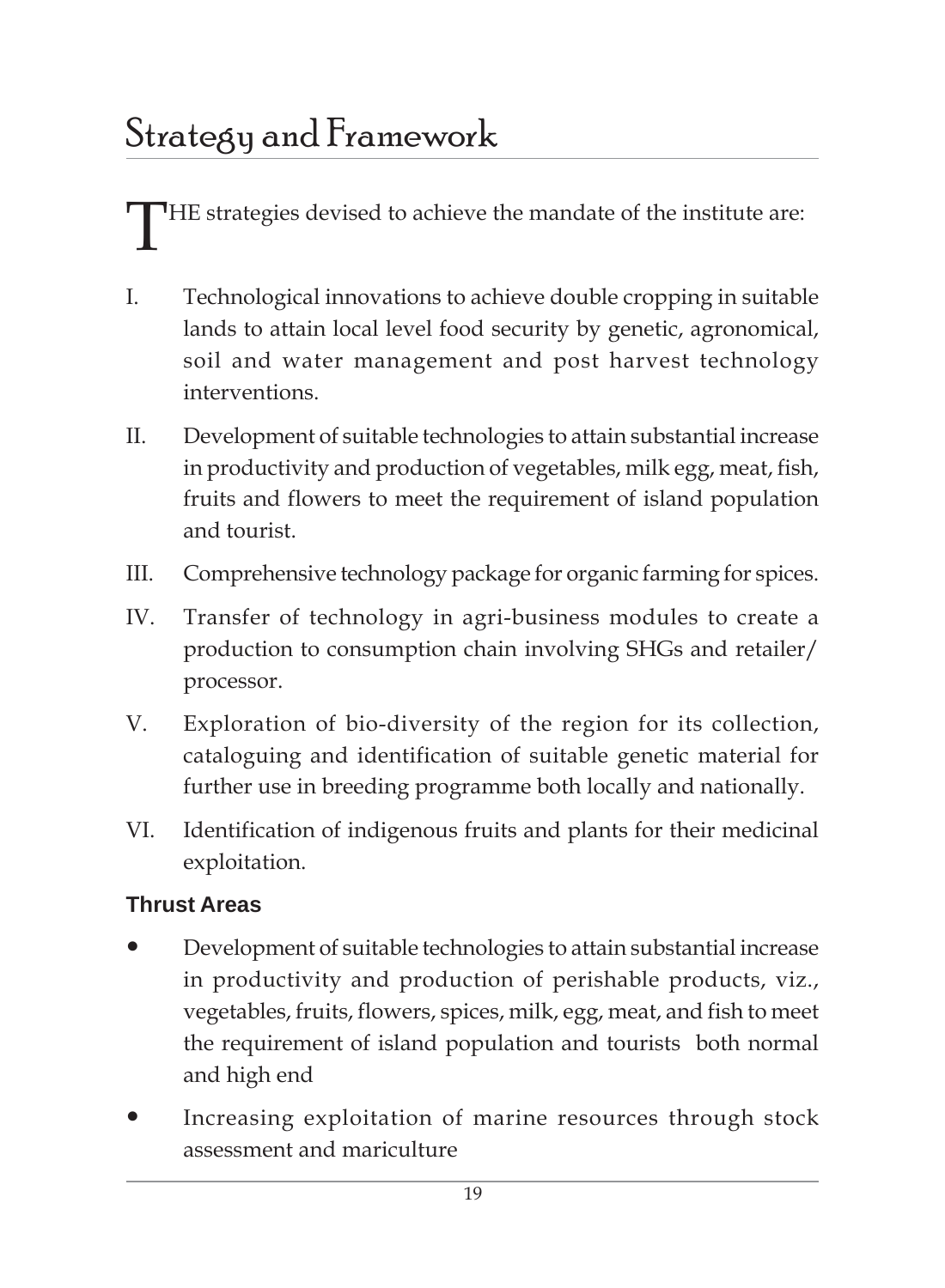- Technological innovations to achieve double cropping in suitable lands to attain local level food security by genetic, agronomical, soil and water management and post harvest technology interventions.
- Exploration of bio-diversity of the region for its collection, cataloguing and bio-prospecting.
- Transfer of production technology of various products to create a production to consumption chain involving SHGs and retailer / processor/ armed forces
- Climate change and island ecosystem.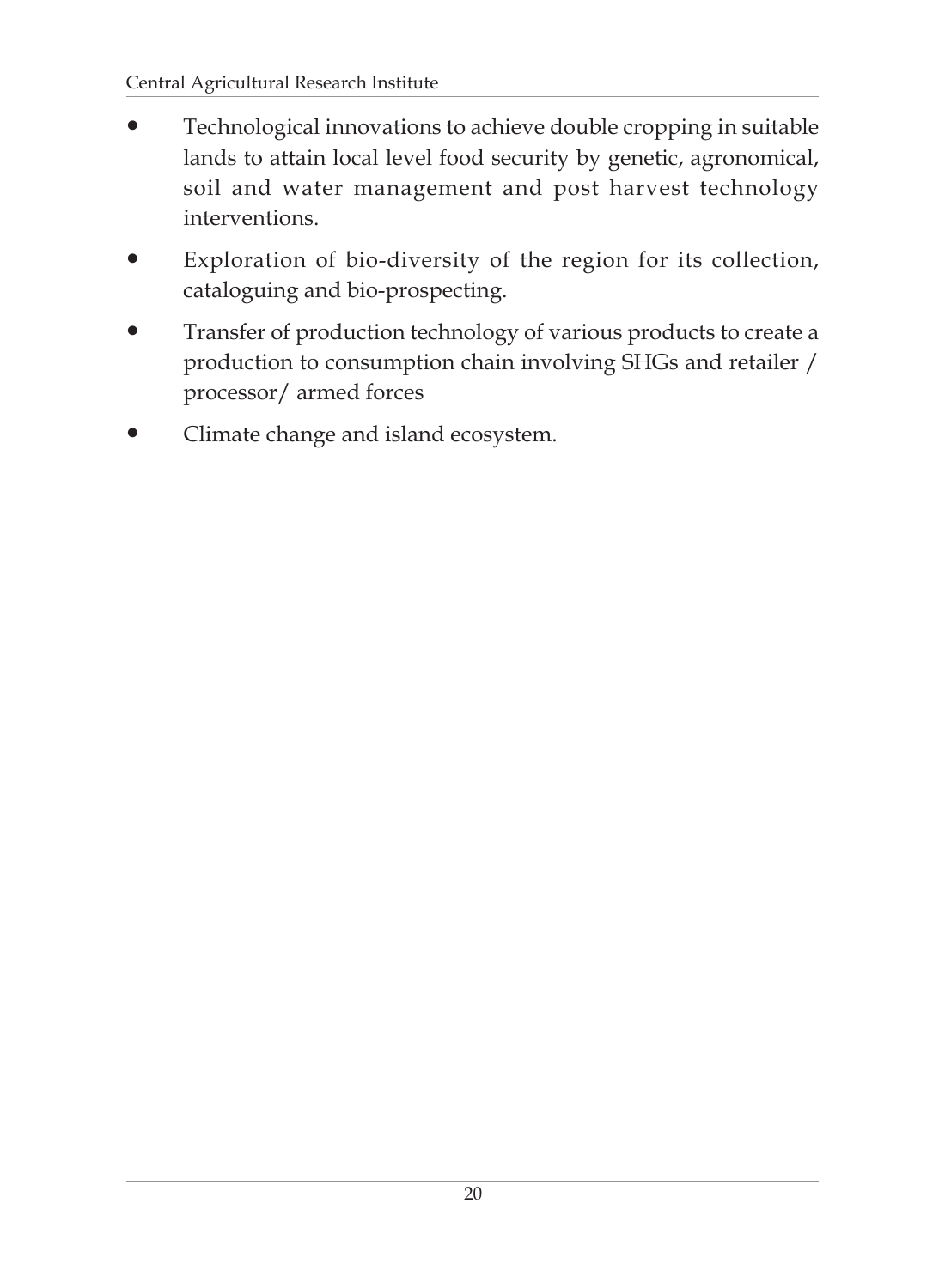### Epilogue

The agro-climatic conditions are ideal for diversification of agriculture<br>that is considered important for enhancing the farm productivity and profitability in the region with specific focus on horticultural, plantation and spice crops, livestock and aquaculture. Further, these islands are endowed with rich marine aquatic resources and therefore the Vision 2030 occupies a great share of focus towards their potential utilization for food and livelihood security. The demand of the burgeoning population with the tourist influx are putting constant pressure on the fragile ecosystem, therefore, as per the carrying capacity of the island the research will be focused to utilize the optimal resources for maximizing productivity. The Institute has been conducting research and developing technologies with an aim to provide a research base to improve the productivity of agriculture, horticulture, livestock and fishery sector of A & N Islands through basic, strategic and adaptive research.

To make island farmers a real partner in this economic activity, it is essential that our agricultural research programmes are geared up and re-oriented to develop technologies which will enable the farmers to be an equal partner in tourism based economy. Concerted efforts would be made to re-orient our research programmes to address the emerging challenges cropped due to climate change, coupled with biotic and abiotic stresses in this fragile ecosystem. Further, development of demand driven technolgies in agricultural and allied fields for the benefits of the stakeholders in the public private partenrship mode will be given top priority.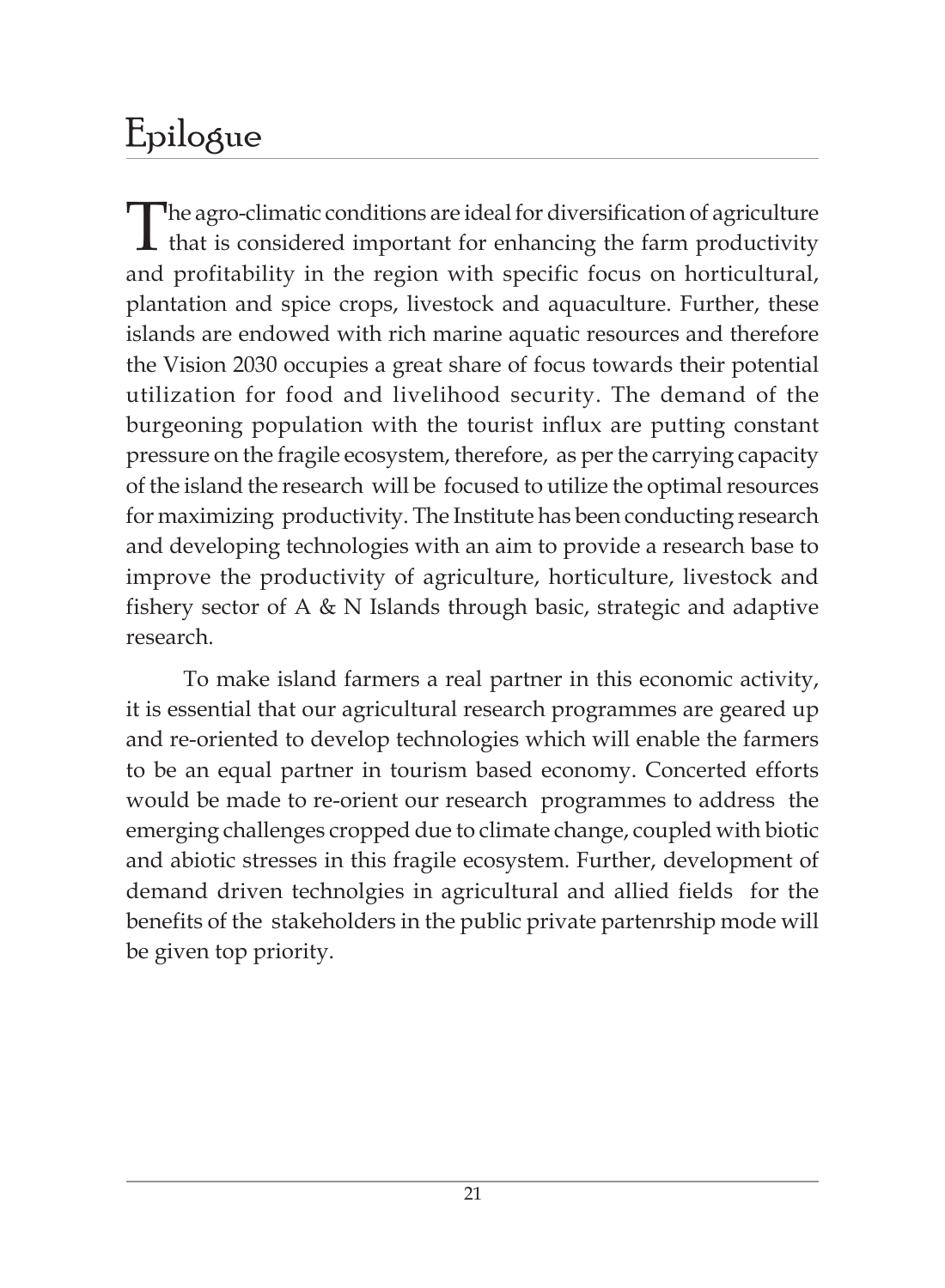#### **REFERENCES**

CARI perspective plan (2007). Vision 2025, CARI, Port Blair. pp1-58.

- Srivastava, R.C., Dam Roy, S. & Ambast, S.K. (2008). CARI : A Journey of Thirty Years in Service of Island Farmers.pp1-132.
- Srivastava, R.C. & S.K. Zamir Ahmed (2008). Micro Business Module in Agriculture and Allied Fields for Livelihood in A & N Islands. pp1-74.
- Srivastava, R.C. & Ambast, S.K. (2009). Water Policy for A & N Islands: A Scientific Perspective, CARI, Port Blair. pp1-25.
- Dam Roy, S., Krishnan, P., Sarma, K. & George, G. (2009). Proceedings of Brainstorming Session on Development of Island Fisheries, CARI, Port Blair. pp1-121.
- Kundu, A., Jai Sunder, Jeyakumar, S., Verma, S.K., Kundu, M.S., De, A.K., and Srivastava, R.C. (2010). Livestock and Poultry Production Policy for Andaman and Nicobar Islands : A Scientific Perspective, CARI, Port Blair. pp1-55.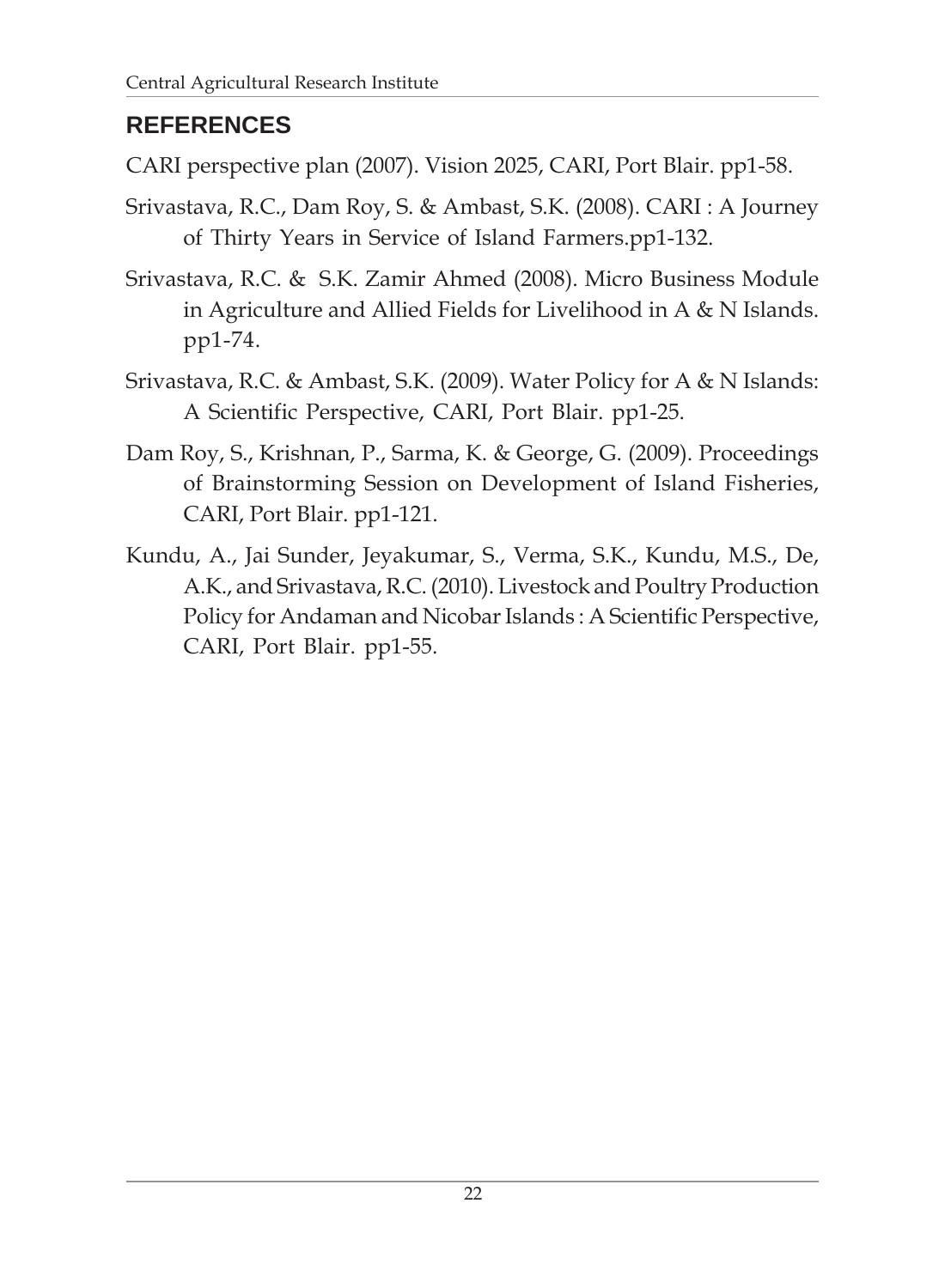| Goal                                                                                   | Approach                                                                                                                                                                                                                                                                                       | Performance<br><b>Measures</b>                                                                             |
|----------------------------------------------------------------------------------------|------------------------------------------------------------------------------------------------------------------------------------------------------------------------------------------------------------------------------------------------------------------------------------------------|------------------------------------------------------------------------------------------------------------|
| Conservation<br>and utilization of<br>island<br>biodiversity                           | • Collection,<br>conservation,<br>characterization and<br>utilization of agri-horti,<br>livestock and aquatic<br>biodiversity                                                                                                                                                                  | Documentation<br>and establishment<br>of germplasm<br>repository                                           |
|                                                                                        | Bio-prospecting and<br>exploitation of<br>horticultural, mangrove<br>and coral resources                                                                                                                                                                                                       | Developed<br>technologies for<br>product<br>formulation                                                    |
| Enhancing the<br>productivity of<br>agriculture,<br>livestock and<br>fisheries sectors | Improving production<br>$\bullet$<br>and productivity of<br>horticulture, field crops,<br>livestock and fisheries<br>sector for demand<br>driven high-value<br>products through island<br>specific farming system<br>model<br>Frontier research for<br>knowledge and<br>increased productivity | Improved<br>production and<br>sustainable<br>livelihood                                                    |
| Management of<br>biotic and abiotic<br>stress                                          | Approach for<br>$\bullet$<br>adaptation and<br>mitigation of climate<br>change<br>Developing eco-friendly<br>module for health<br>management of plants<br>animals and fish                                                                                                                     | Strategies to<br>mitigate and<br>adapt climate<br>change<br>Improved crop,<br>livestock and fish<br>health |

### **Annexure 1 :** Strategic framework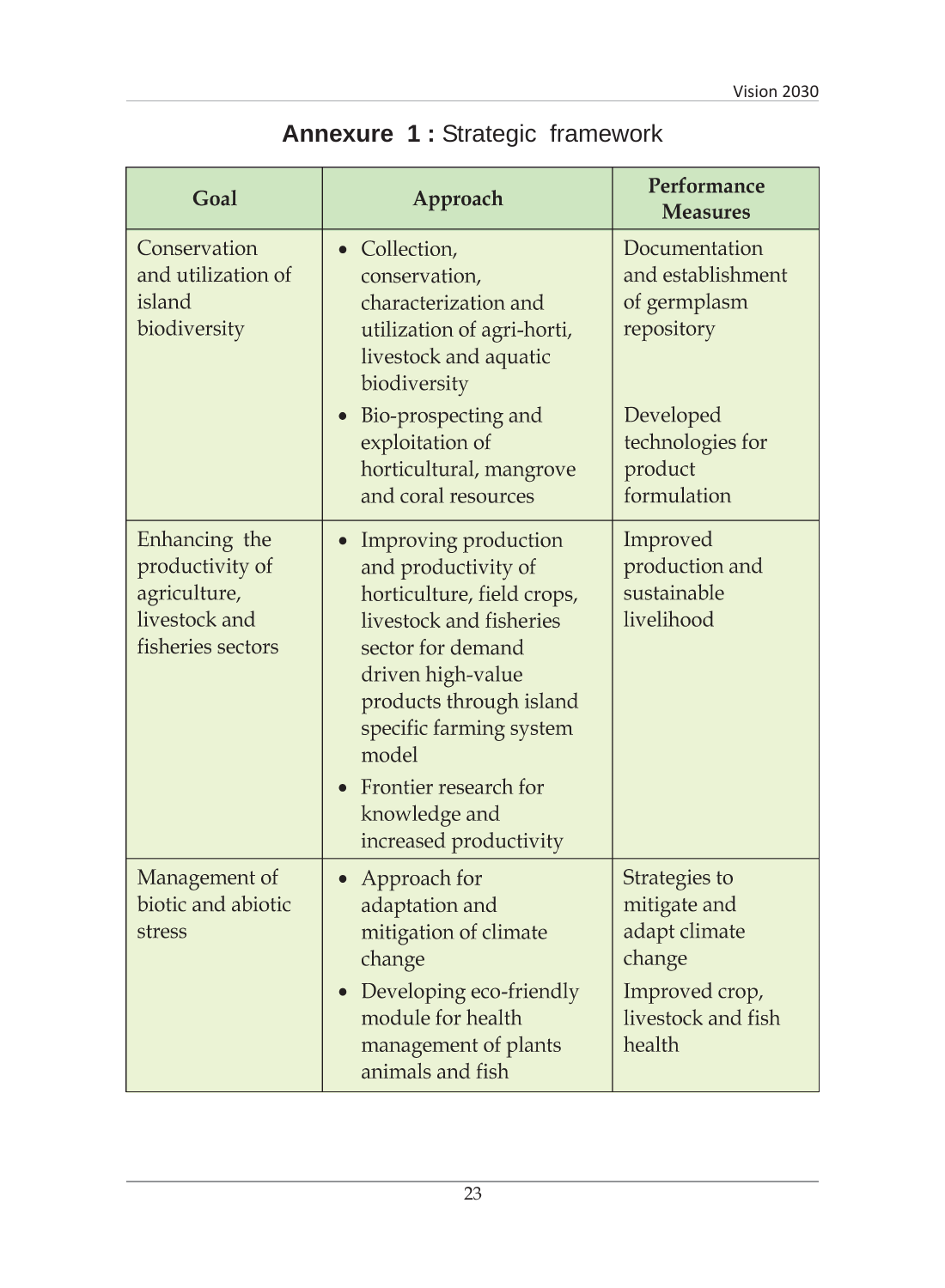| Post harvest<br>technology and<br>value addition       | • Value addition and<br>shelf life extension<br>of horticultural,<br>dairy, poultry and<br>fish products<br>through improved<br>post harvest<br>processing, storage.<br>• Facilitating<br>production to<br>consumption chain<br>through improved<br>linkage | Developed<br>production<br>techniques for<br>value added<br>products<br>Reduced post<br>harvest losses<br>Established<br>Agripreneurs<br>through Public<br>Private Partnership |
|--------------------------------------------------------|-------------------------------------------------------------------------------------------------------------------------------------------------------------------------------------------------------------------------------------------------------------|--------------------------------------------------------------------------------------------------------------------------------------------------------------------------------|
| Water resource<br>development and<br>utilization       | Technologies for<br>rainwater<br>harvesting<br>techniques and<br>water use efficiency                                                                                                                                                                       | Developed model<br>for effective water<br>use efficiency                                                                                                                       |
| Capacity building<br>and socio economic<br>development | • Innovative techno<br>delivery system<br>through<br>participatory and<br>tele-agricultural<br>communication<br>models.<br>• Impact assessment<br>of technological<br>intervention<br>ToT and capacity<br>building of stake                                 | Developed<br>networking system<br>between research-<br>extension-farmers-<br>market.<br>Improved quality of<br>life of stakeholders                                            |